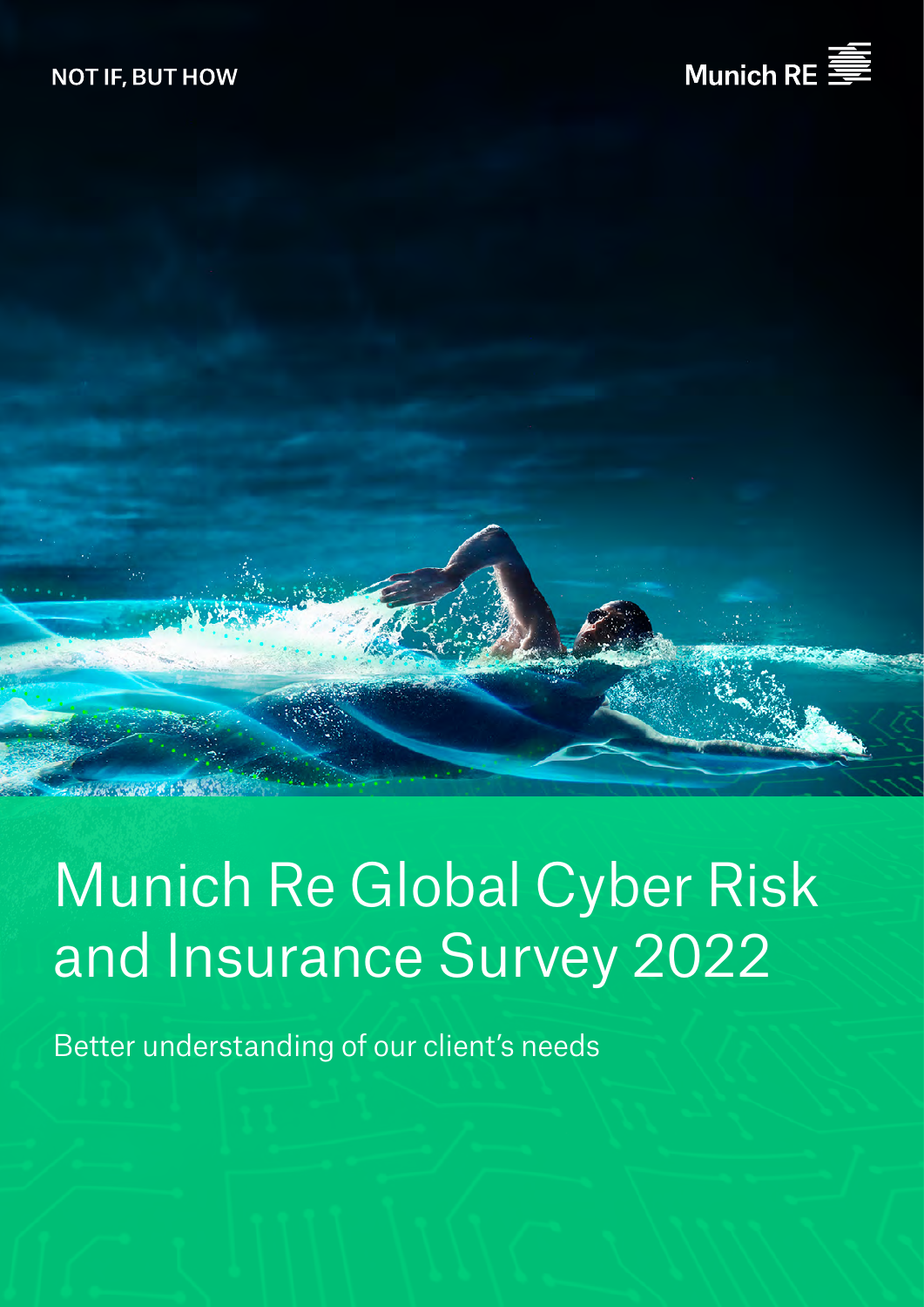### More action required for higher cyber resilience

Anticipating the risks of tomorrow is embedded in our DNA at Munich Re, which is why we have been involved in managing cyber risk from the first moment it became a consideration - and continue to keep pace with its lightning-fast development. As the challenges this risk class poses to the global economy grow, we, and the insurance industry as a whole, need to provide proper solutions capable of addressing risk capacity and sustainability for this line of business.

The numbers clearly show that the need for cyber security and insurance is increasing steadily: Munich Re estimates global cyber premiums to be \$9.2 billion (beginning of 2022) and expects that they will reach approximately \$22 billion by 2025. Given the ever-increasing frequency and severity of cyber-attacks, our survey reveals that the insurance gap is disproportionately high. And the mismatch between risk awareness and implementation of protection measures and the need for more capacity for larger risks remains a real challenge in what is an increasingly difficult environment for the entire insurance industry.

2021 serves as a good example of this mismatch. It witnessed multiple ransomware attacks which also targeted supply chains and critical infrastructure. These wide-spread attacks and newly discovered security vulnerabilities continue to raise awareness among the public along with decision-makers in business and politics. In addition, possible state-sponsored cyber-attacks from all sides are putting additional pressure on the limits of insurability.

Our task is to understand the main obstacles to adopting proper cyber solutions and services for businesses and individuals, as well as the pain points the global economy faces when it comes to cyber preparedness. In order to get first-hand insight into these questions, as well as to assess the general level of knowledge on contemporary cyber insurance solutions in the market, Munich Re expanded its Global Cyber Risk and Insurance Survey to obtain a representative overview of the status quo.

The survey we conducted included 7,000 participants from 14 countries, all industries and company sizes, and covered the topics of risk awareness, threat exposure for companies and private individuals, and the role of cyber insurance with its cover elements and services.

Better be safe than sorry.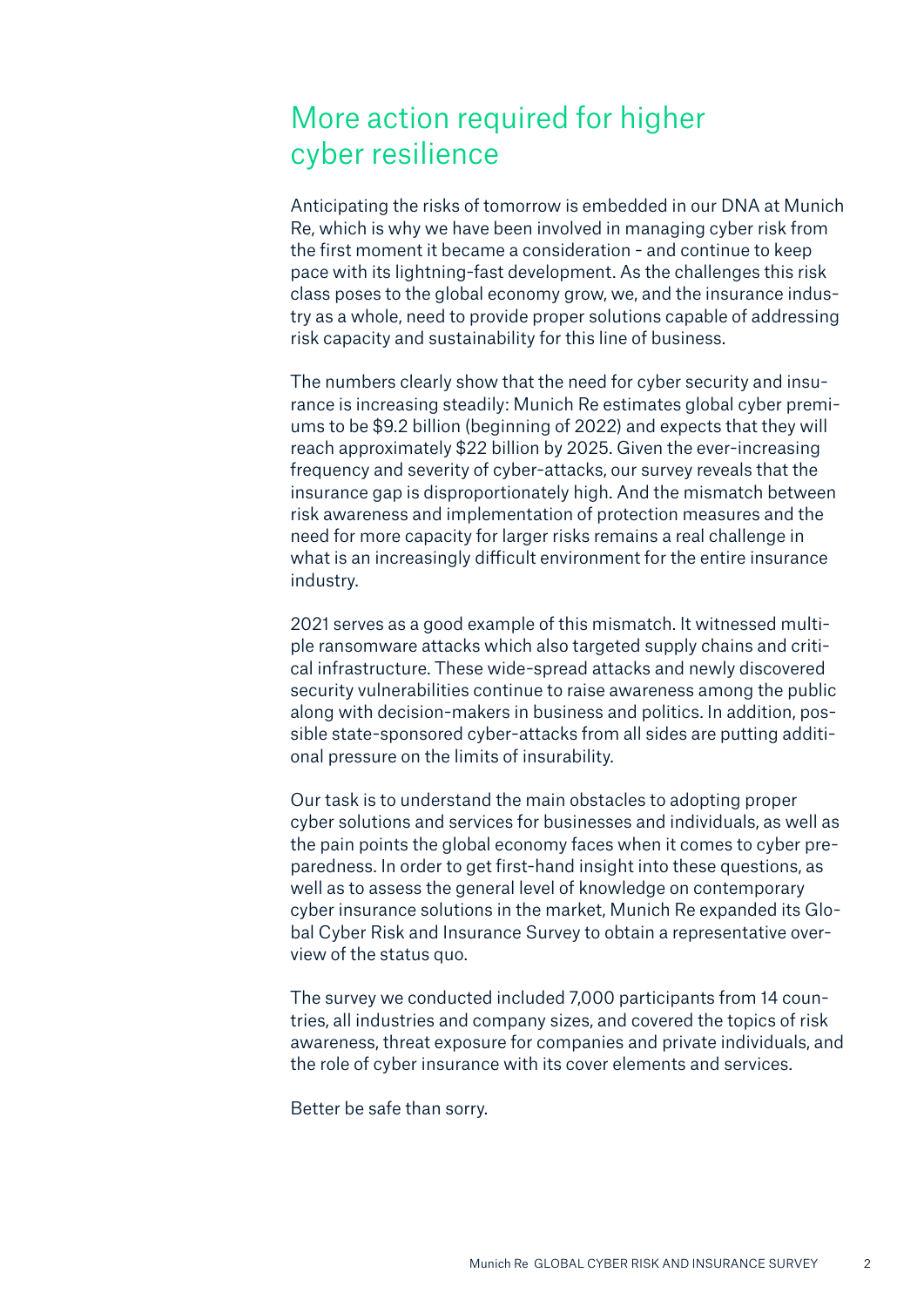

"Cyber insurance is fundamental for the successful digitalisation of the economy. Munich Re continues to offer capacity, and our goal as market leader is clear: to jointly develop innovative, datacentric cyber solutions with our clients and partners.

Our offering increases our insureds' resilience and improves the protection of digital business models. Munich Re significantly contributes to a sustainable market, which is essential for our clients."

Torsten Jeworrek, Member of the Board of Management



"Our approach in cyber insurance is unchanged: disciplined in underwriting and stringent in risk management. Our experts continually refine our internal models on the basis of our own and thirdparty data, and with a particular focus on accumulation

risks. We are in constant dialogue with our cedants and model providers regarding current cyber threats and accumulation scenarios to ensure that our approaches are state-of-the-art at all times. Volatile cyber insurance business can only be written sustainably and reliably for clients under these conditions."

Jürgen Reinhart, Chief Underwriter Cyber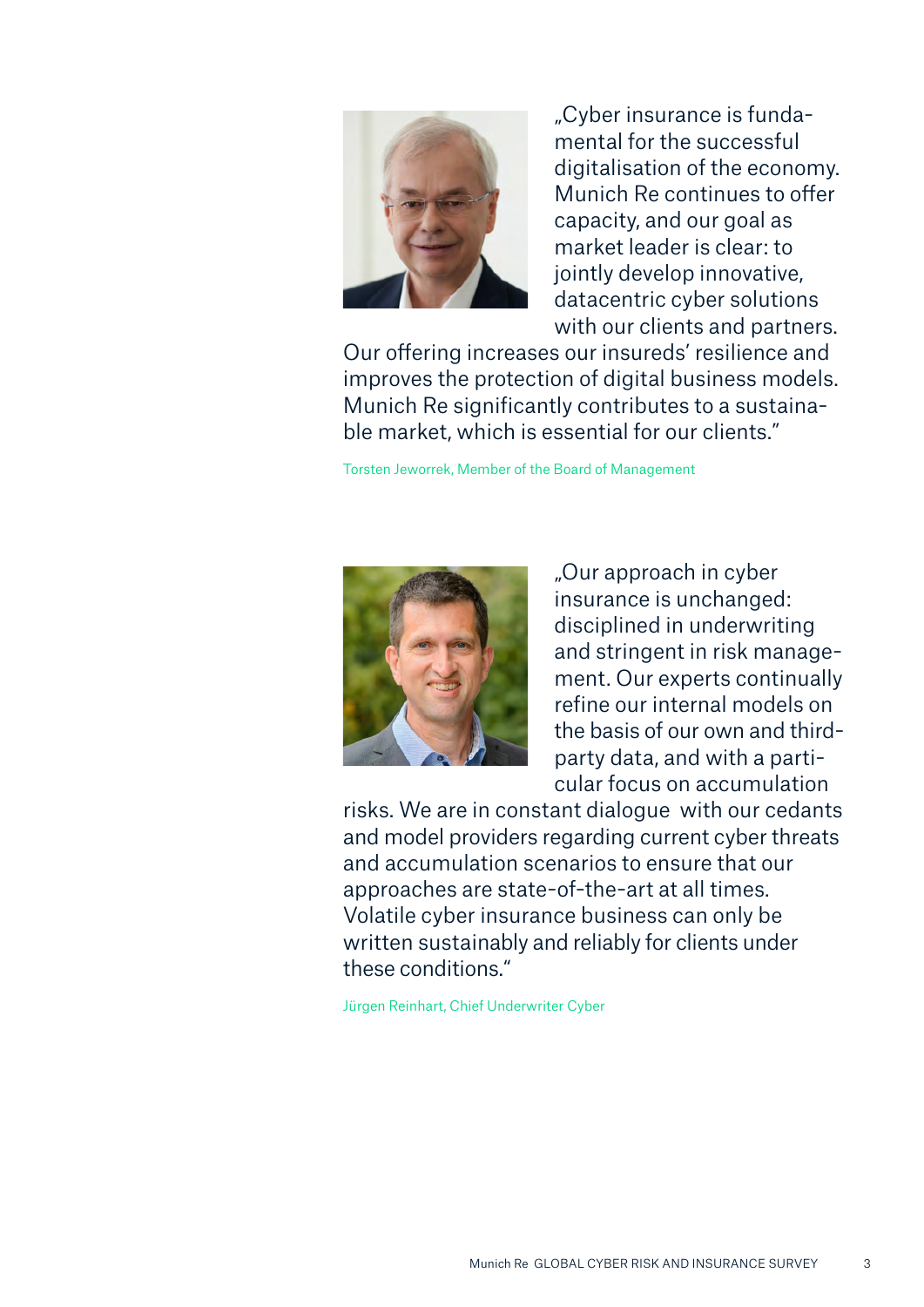### **Contents**

|                         | 1. Management Summary                                   | 05 |
|-------------------------|---------------------------------------------------------|----|
|                         | <b>Survey Result Highlights</b>                         |    |
| <b>Commercial Cyber</b> | 2. Risk awareness                                       | 07 |
|                         | 3. Cyber threat landscape                               | 10 |
|                         | 3.1 The main cyber threat vectors                       | 10 |
|                         | 3.2 The status of the economy's cyber threat defense    | 11 |
|                         | 4. Commercial cyber insurance                           | 12 |
|                         | 5. Protection measures, pre- and post-incident services | 16 |
| <b>Personal Cyber</b>   | 6. Cyber security in private life                       | 18 |
|                         | 7. Boosting Cyber Resilience                            | 23 |
|                         | 8. Methodology of the Survey                            | 25 |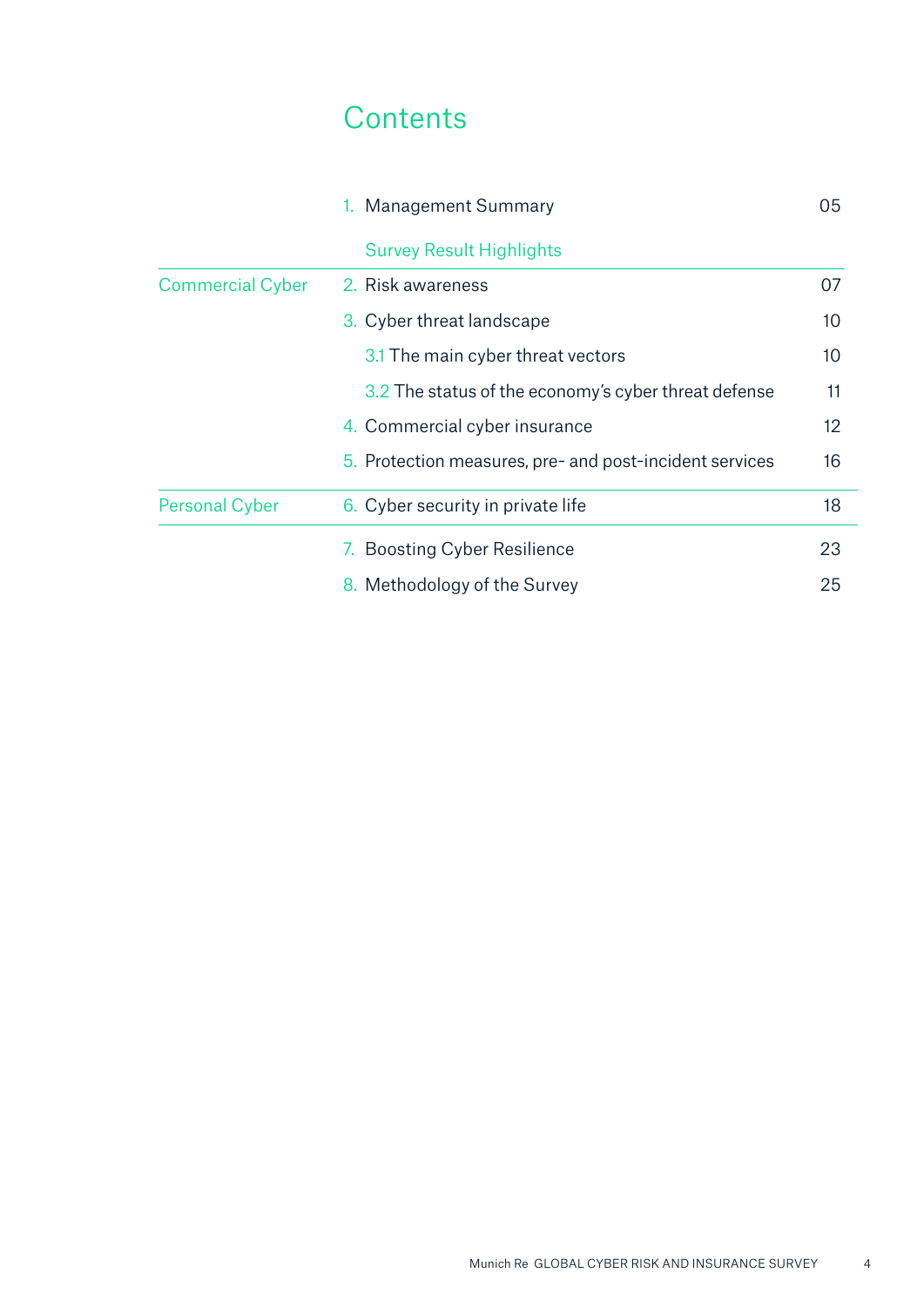### 1. Management Summary

Digitalisation in most areas of business and life continues unabated. And all companies surveyed are focusing more strongly on new, smart technologies. The list of technological drivers is headed by 5G, cloud services, artificial intelligence, and data analytics. Highly IT-oriented countries like India and China, as well as South Africa and Brazil lead the list of nations that see the biggest potential in digitalisation. Only 12% of C-Level participants surveyed do not consider digital trends in 5G, cloud services, AI and data analytics relevant to their businesses.

### Everyone believes in digitalisation

What are the most relevant technology trends for your company? (C-level)



In line with these developments, security vulnerabilities and cyber-attacks are also on the rise. On a global level, attacks such as online fraud, ransomware and data theft increased year-on-year as our data shows.

Although awareness among surveyed managers, beyond incidents they themselves experienced, has risen by nearly 10% since our global survey in 2021, the perception of the threat landscape and what needs to be done to properly address it still varies greatly by country.

As a result, protection measures remain relatively low. For example, 83% of surveyed representatives said that their own company is not adequately protected against digital threats. This high number comes as a surprise in light of the fact that business models increasingly rely on digitalisation and that awareness of associated threats is high. The need for action is clear.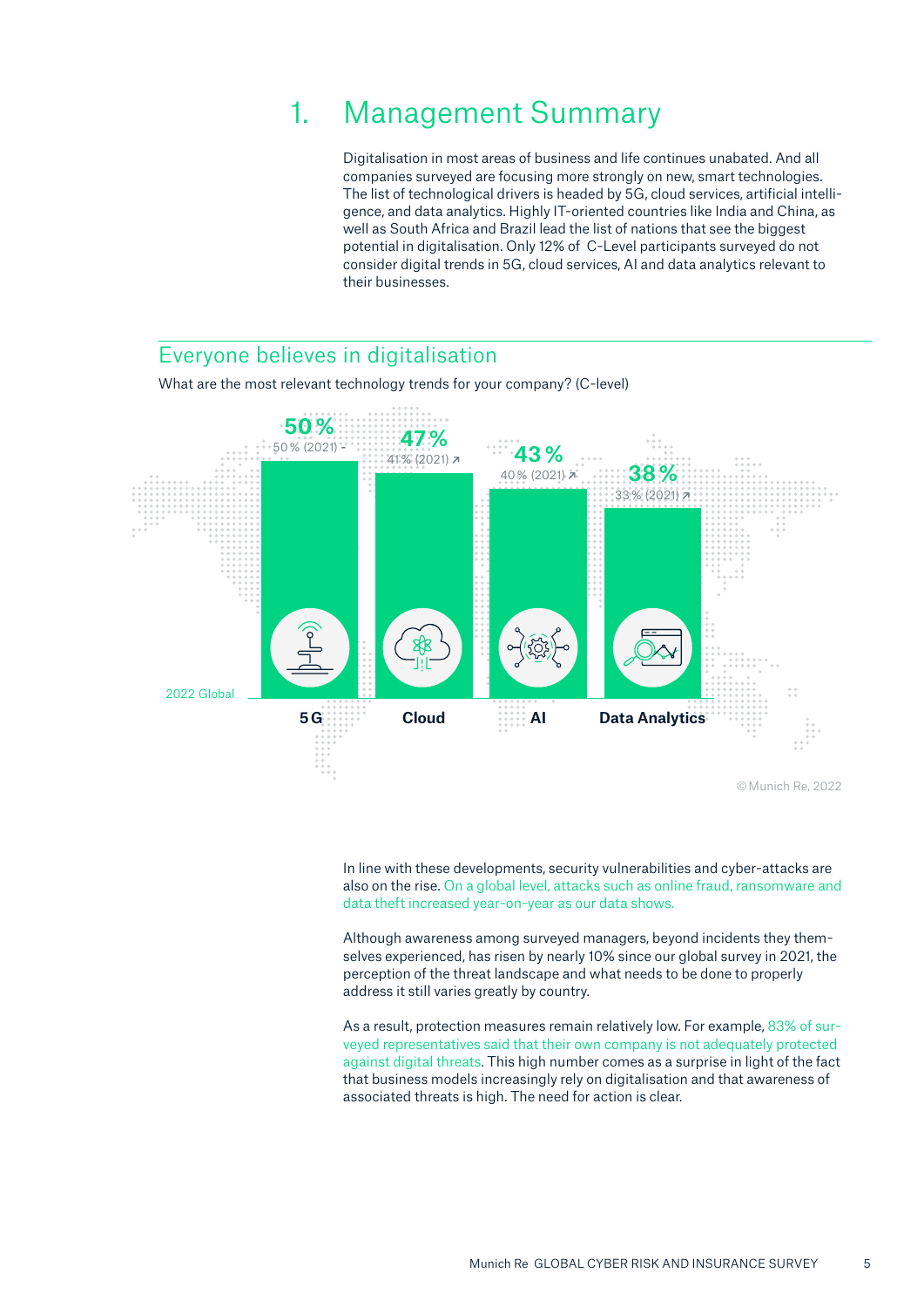### 83% of all C-Level respondents globally report that their company is not adequately protected against cyber threats



© Munich Re, 2022

On a positive note, compared to the previous year, the availability of cyber insurance appears to have gained further traction, as there has been a 21% increase in the number of companies that have already taken out cyber insurance. Currently, 35% of the decision-makers surveyed are also considering taking out cyber insurance as an essential part of their risk management. According to the survey, interest in cyber insurance is cross-sectoral. However, even in more mature cyber markets like the US, too many respondents have still had no contact with an insurance provider to inform themselves about security solutions and insurance protection against digital threats and potential cyber incidents. The insurance industry has yet to be commonly perceived as part of the solution.

The situation is no different in private life. Here, the discrepancy between risk awareness and underinsurance is even higher. We must assume that the farreaching consequences of a cyber-attack have not penetrated the consciousness of most individuals. It is likely that many consider themselves not attractive enough to hackers and that any potential consequences of a security breach would be minor.

Overall, the responses to the comprehensive questionnaire in our survey underscore the need for the global insurance industry to increase efforts to make cyber risks more visible, conditions more understandable, and products easier to assess. Adequate risk management is a prerequisite for cyber insurance and poses major challenges for all stakeholders.

One thing is clear: Digital disruption is progressing on a global level and associated dependencies are advancing enormously – and they make no allowance for those who are not sufficiently prepared. In response, the insurance industry has proven that it can provide real value-add for its clients with comprehensive solutions that adapt to the rapidly changing risk landscape. Munich Re, in particular, constantly innovates as a leading cyber reinsurer. We offer primary insurers and corporates long-standing expertise, sophisticated solutions, and adequate coverage.

In the following chapters we go into further detail on our survey results. For comprehensive country-based insights, as well as for more information about our products and services, please contact your Client Manager or our crossdivisional team of cyber experts at Munich Re.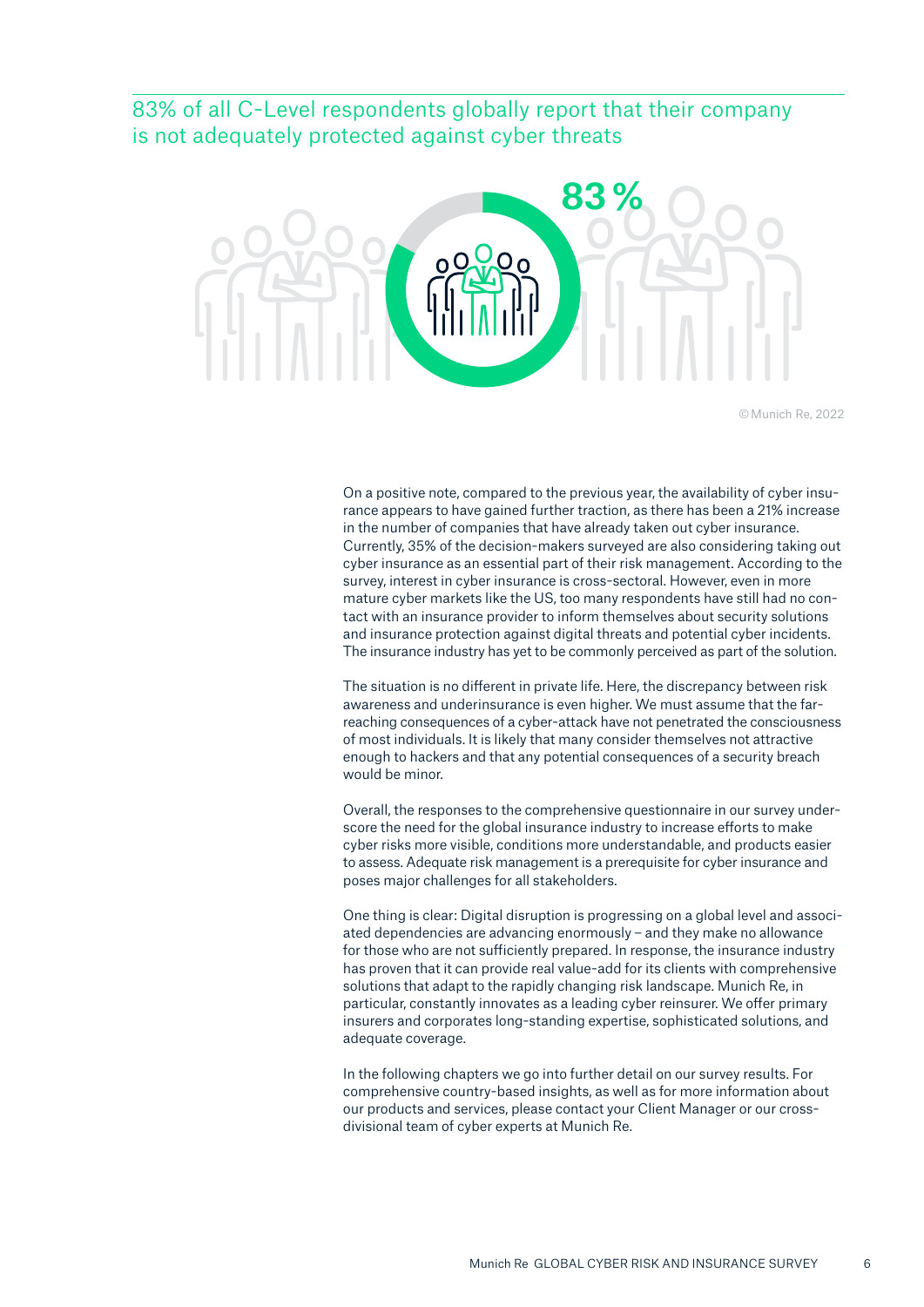### 2. Commercial Cyber: **Risk awareness**

According to our survey, there are drastic differences in cyber risk awareness across the globe: North American and Northern European as well as Australian and some Asian markets are quite concerned about a potential cyber-attack. Southern European, Latin American, African, and Indian C-Level respondents are highly concerned. The most concerned market from last year, Brazil, was superseded by India, which was surveyed for the first time. In India, 92% of C-Level management stated that they were concerned or extremely concerned about a cyber-attack. As in the previous year, the counterweight to this sentiment rested in Northern Europe – where Sweden continues to take a relaxed approach to the threat: 23% of the Swedish C-Level is not at all concerned about a potential cyber-attack. This comes as a surprise as Sweden is one of the most digitalised countries in the world and its companies were also among the 86% of respondents that answered that they are not adequately defending themselves against cyber threats.

The world map below shows the percentage of C-level executives concerned about a potential cyber-attack on their company.



### How concerned are you about a potential attack on your company?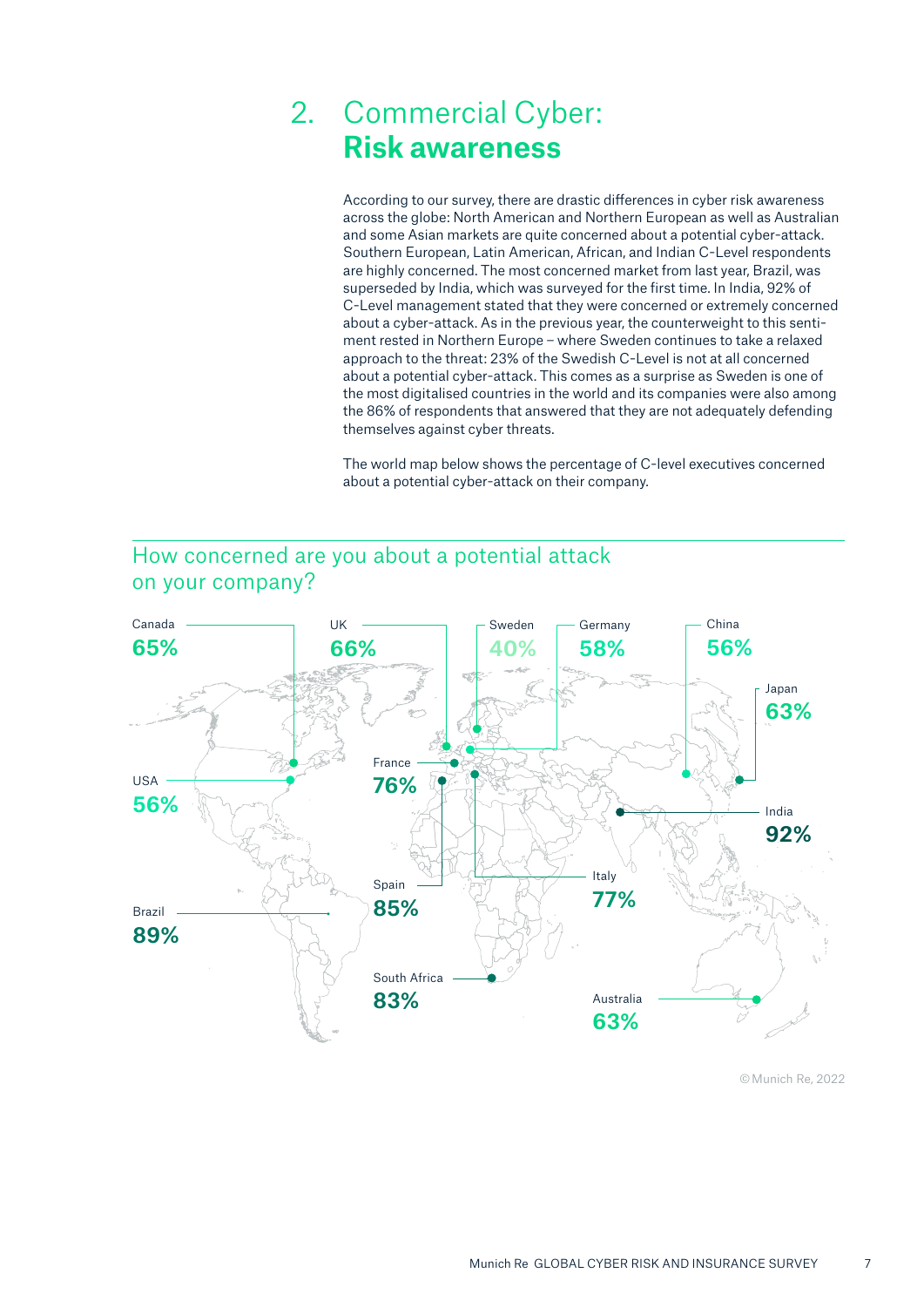It is striking that the SME segment (small and medium-sized enterprises) seems to have the fewest concerns: 39% of C-Level respondents are not or only somewhat concerned. Our overall assessment repeatedly shows that this segment has dealt with the topic the least and is furthest away from so-called cyber-readiness. Yet, it is in this segment that losses are far more devastating in relation to company revenue than in large companies that usually have more resources to cope with a cyber-attack.

### How concerned are you about a potential attack on your company?



© Munich Re, 2022

On the other hand, it is not surprising that, among survey participants, the C-levels in the IT, finance and telecommunications sectors have the highest level of alertness. The public sector, on the other hand, is the most relaxed about the situation as only 61% are concerned or extremely concerned which is the lowest value in comparison.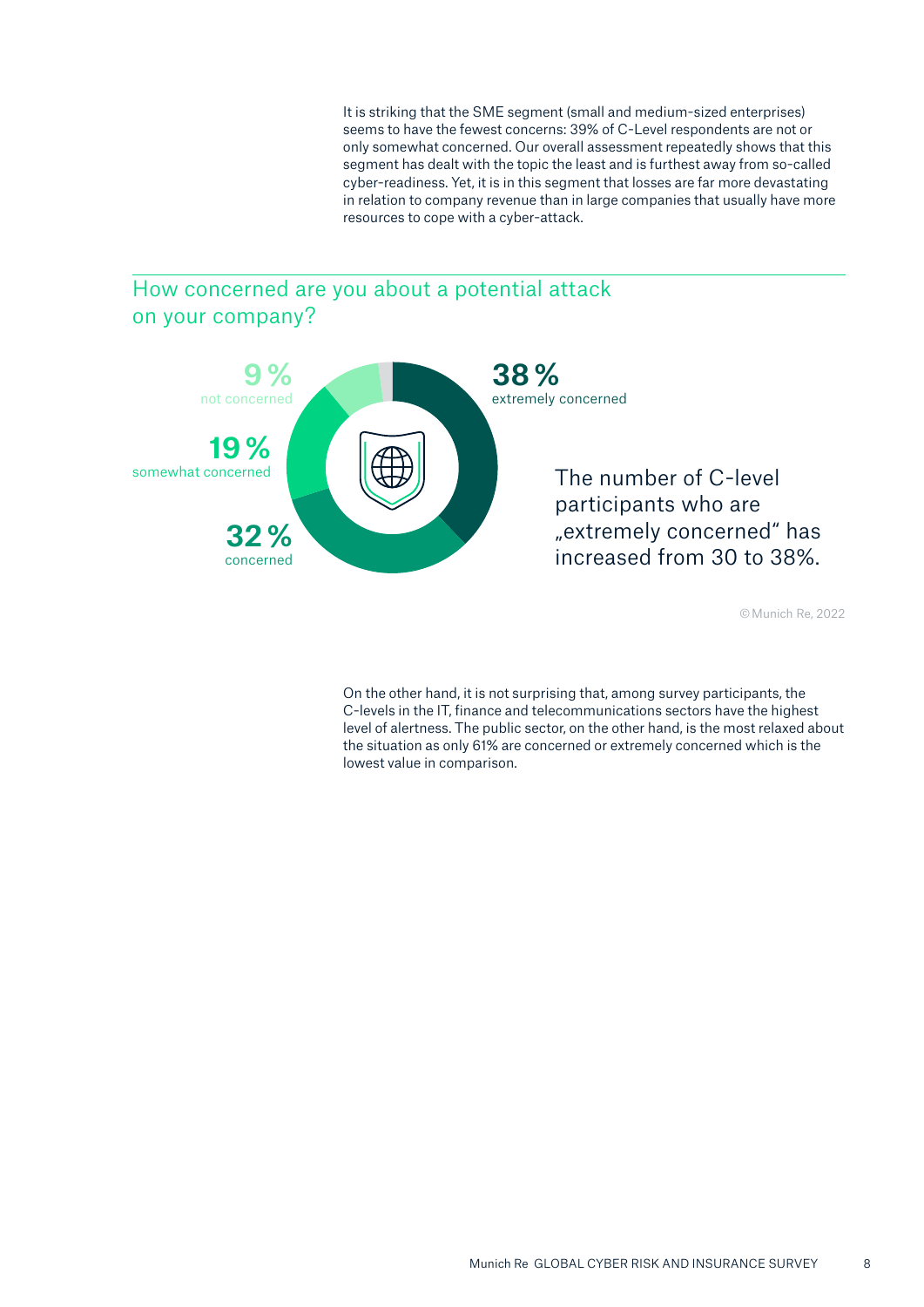### 3. Commercial Cyber: **Cyber threat landscape**

Publicly visible attacks like the Colonial Pipeline ransomware attack show only a slice of reality. Countless low-threshold attacks are targeted at individuals and smaller companies en masse. These are barely publicised but, in total, generate damage running to billions of dollars. Little wonder that the still relatively young "business field" of cybercrime-as-a-service is booming, with the capability to inflict damage on virtually anyone in cyberspace. The key for all decision-makers is to understand the "why, how, and what" of attacks along with any potential vulnerabilities they might have – and then effectively arm themselves through prevention, recovery, and risk transfers.

### 3.1 The main cyber threat vectors



© Munich Re, 2022

Our survey shows that more than 71% of respondents have already been affected by ransomware or a cyber-attack causing fraud or breach of data. Online fraud tops the list of attack vectors at 46%, just ahead of data breach (43%), followed by ransomware (28%). Companies with revenue between \$200 million and \$5 billion are the most affected. Large corporations (over \$5 billion in sales) with the highest prevention capabilities and IT budgets are still heavily affected at 60%, but seem to be somewhat better protected.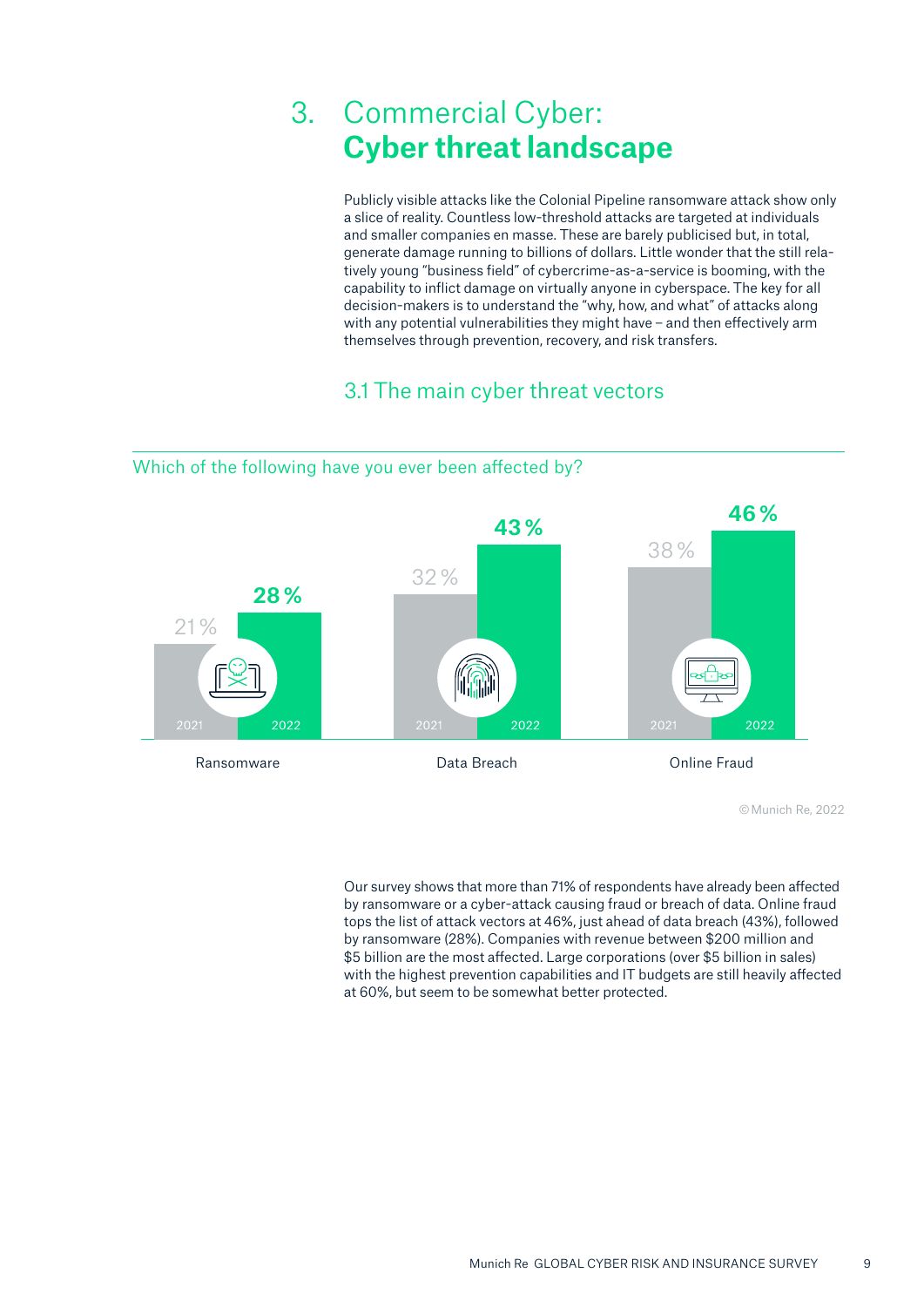### Companies affected by cyber crime

Which of the following have you ever been affected by? (Global total)



Looking at our results regionally, we see that India, China and South Africa rank among the top three affected countries overall. Across all attack types, there has been a significant increase in cases in each region since our last global survey.

With regard to ransomware attacks, 98% of C-level respondents said the attack had an impact on day-to-day operations: in 42% of cases, the incident had an immediate impact, and in 27%, an even worse severe immediate impact on day-to-day business. These numbers illustrate the immense threat posed by a digital weapon like ransomware.

### Impact of ransomware attacks

How strong was the impact of the ransomware attack on a day-to-day business?



© Munich Re, 2022

Unlike the results on awareness and protection measures, the clustering of results by company size for this question shows that there is little difference between small and large companies in terms of impact and damage when a cyber incident occurs: 95% of companies with revenues of up to USD 1 million also suffered a direct negative impact on their day-to-day business.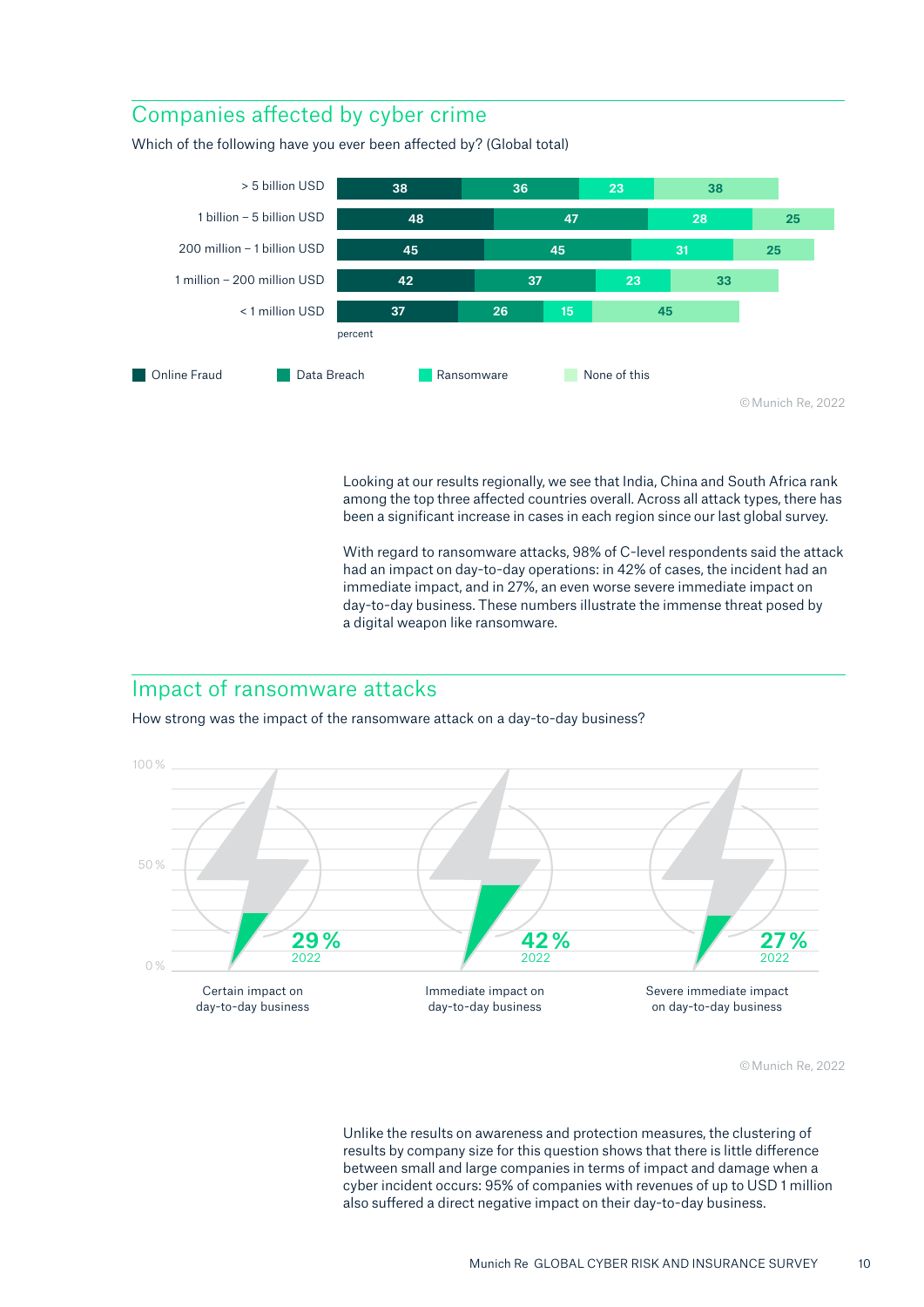### 3.2 The status of the economy's cyber threat defense

On average, at a global level 83% of all C-Level respondents report that their company is not adequately protected. Given the risk landscape and the frequency and severity of cyber incidents, the self-assessment of C-level participants remains disappointing. The percentage of those who said that their organisation is not adequately protected against cyber-attacks ranged from 74% to 93% across all countries surveyed. The U.S., as the most saturated cyber market, shows the highest confidence in its protective measures with 26%. On average, every second company has already been affected by online fraud or data breach incidents, and every 5th by ransomware attacks. The human factor plays the biggest role in the eyes of the respondents: unwary employees and too few or inadequately trained staff are the top 2 reasons given, followed by poor integration of security solutions and lack of collaboration between individual departments.

### What are the main challenges in improving cyberthreat defense in your company?

 $\overline{a}$ 

|                                                         | 2022 Global<br>$(C$ -Level) $n = 2.404$ |
|---------------------------------------------------------|-----------------------------------------|
| Low security awareness among employees                  | 43%                                     |
| Lack of human resources/skilled personnel               | 30%                                     |
| Poor integration/interoperability of security solutions | 27%                                     |
| Lack of colaboration between individual departments     | 26%                                     |

© Munich Re, 2022

In addition, with regard to the above-mentioned awareness data (58% concerned or extremely concerned), it is surprising to see that the level of concern about a potential attack is disproportionately lower than the knowledge of one's own unprotectedness (83%). This clearly shows that cyber incidents are still underestimated in terms of their impact on business operations and their far-reaching financial consequences.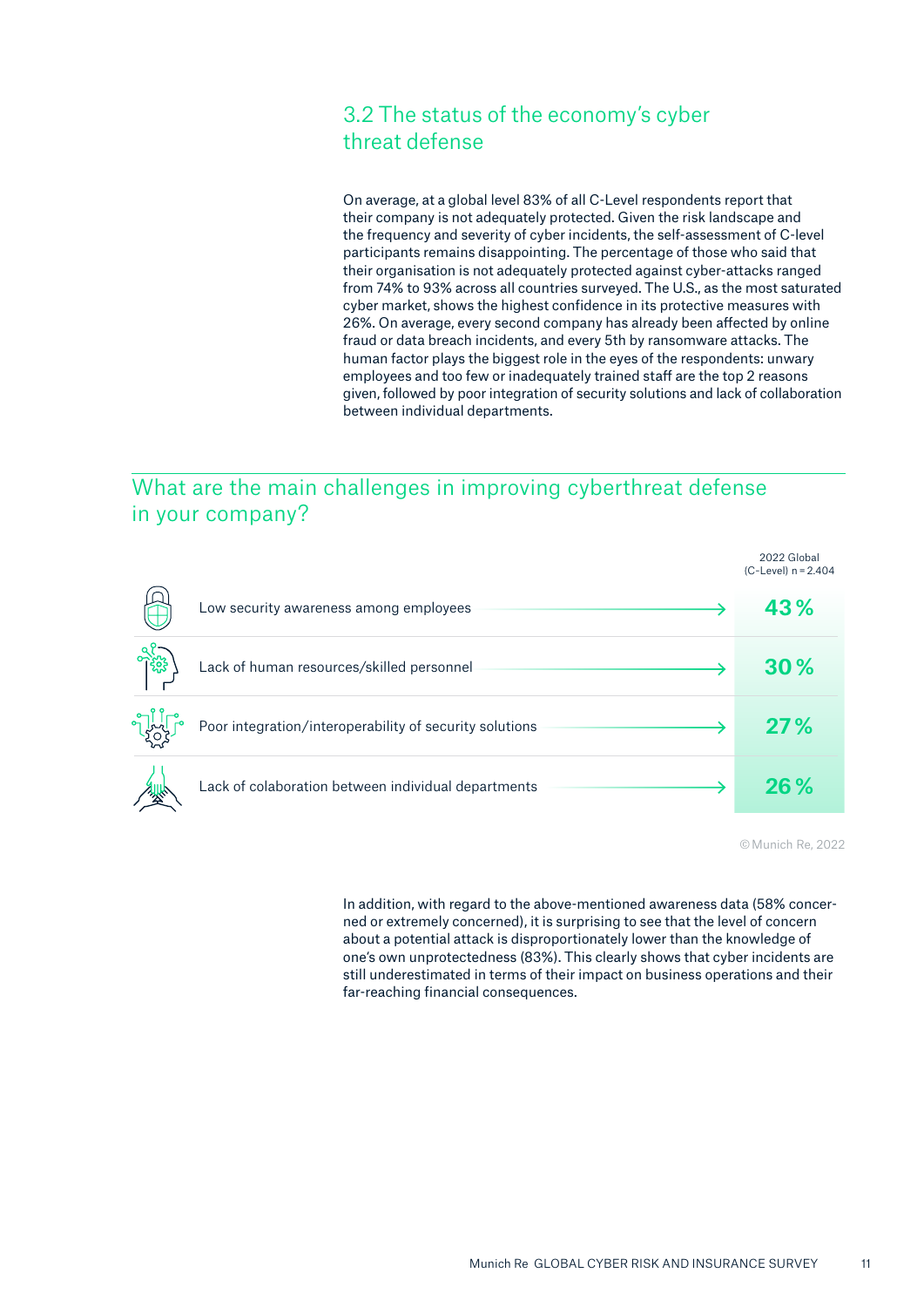## 4. Commercial Cyber Insurance

The business potential for the insurance industry remains extremely high in the cyber line of business. However, the results of our study show that the insurance industry must become even more active in sales and explanation. In addition to necessary educational work (as described in the course of the study), the insurance industry must emphasise the cyber topic more strongly in discussions with its clients and seek dialogue. Compared to the previous year, the firstcontact ratio has improved significantly, but the percentage of those who have never been offered cyber insurance by their insurer is still surprisingly high at 33%.

### Cyber offering

Has commercial cyber insurance ever been offered to your company? (Global C-Level)



© Munich Re, 2022

According to our results, 35 % of C-level participants are considering cyber insurance for their company. This shows significant business potential for the insurance industry.

### Company cyber insurance status

Would you take out a cyber insurance policy for your company?

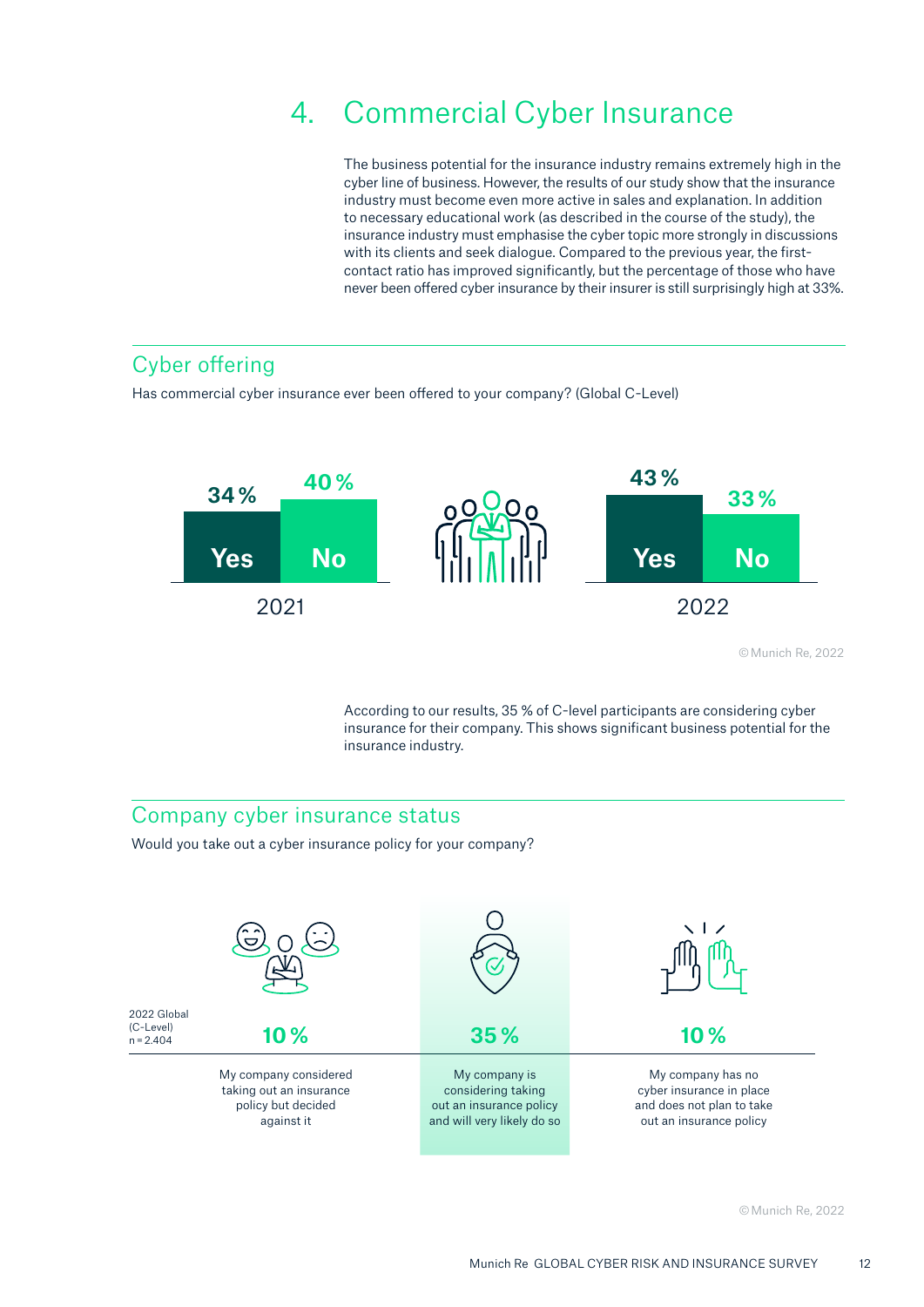Slightly more survey participants than in the previous year stated that they already have a cyber policy in place. However, while demand and the official market figures have indeed increased, global market figures overall still show a significant insurance gap with a penetration rate estimated below 5%.

Another 20% of respondents either actively decided against cyber insurance or didn't consider insurance protection at all.

### Companies affected by cyber crime

Would you take out a cyber insurance policy for your company?



© Munich Re, 2022

A closer look at the data shows that large companies with high revenues are particularly aware of the risk of cyber-attacks and the benefits of holistic cyber insurance. Here, the percentage of those who have decided against an insurance policy is significantly lower. Among companies with more than \$5 billion in revenue, only 4% explicitly decided against cyber insurance and only 5% did not even consider it at all.

### Why does your company have no cyber insurance in place?

Global (C-Level)

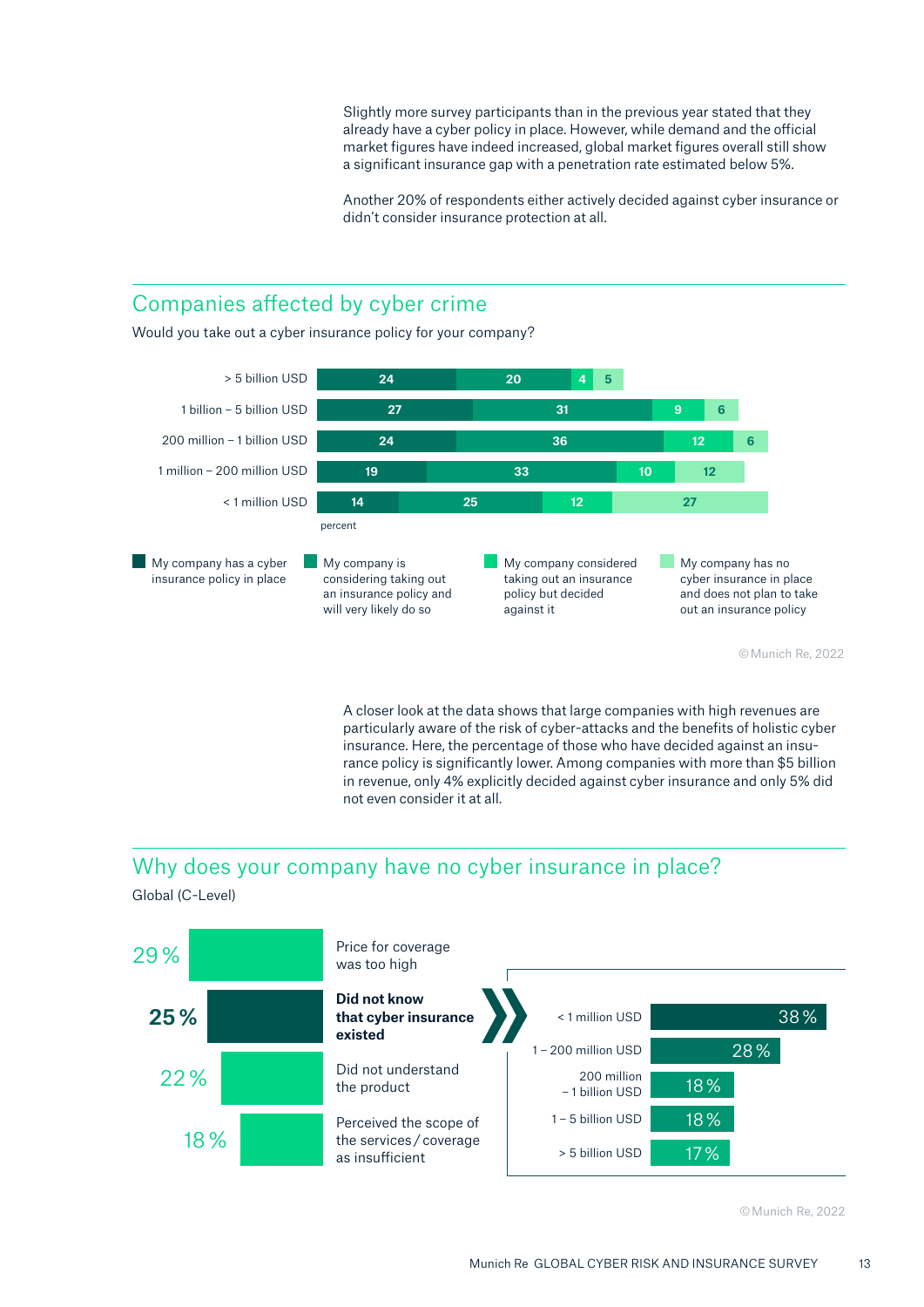Taking into consideration that a significant amount of the C-level respondents that have no cyber policy in place seem to be totally unaware of the opportunities that holistic cyber solutions offer, there are untapped business opportunities even here. They either stated that they did not know that cyber insurance exists (25%) or that they did not understand the product (22%). Again, particularly in the SME segment, the lack of knowledge about risk transfer solutions was highest at almost 40%. In view of the average loss figures, however, the costbenefit calculation would be more than clearly in favour of a cyber insurance solution, in particular for the SME segment. These numbers emphasise the need of more wording standardisation to avoid any ambiguities. There is a clear need for the insurance industry to better explain their solutions to the market.

On the positive side, IT (33%), healthcare/pharma (29%) and finance (30%), which are the sectors most affected by cyber-attacks, have the highest values in terms of insurance contracts already concluded. When it comes to the specific consideration of taking out an insurance policy, the manufacturing industry shows the highest values at 44%. Particularly in view of the increasing number of ransomware and supply chain attacks in recent years, this industry is coming under increasing pressure to deal with the threat situation.

### Company cyber insurance status

Would you take out a cyber insurance policy for your company?



These values are largely consistent in relation to the contacts between insurers and policyholders.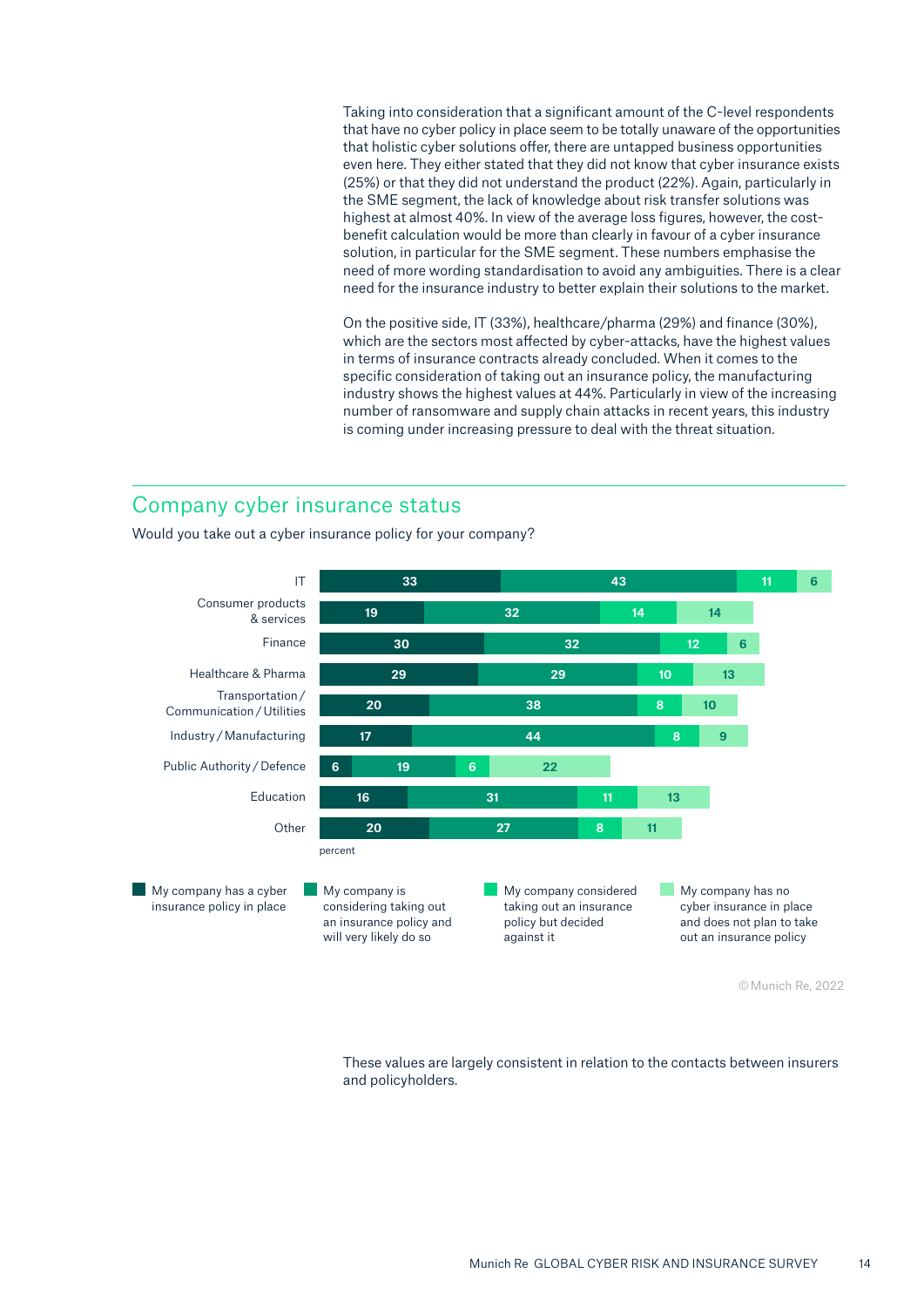### Cyber offering

Has commercial cyber insurance ever been offered to your company? (Global C-Level)

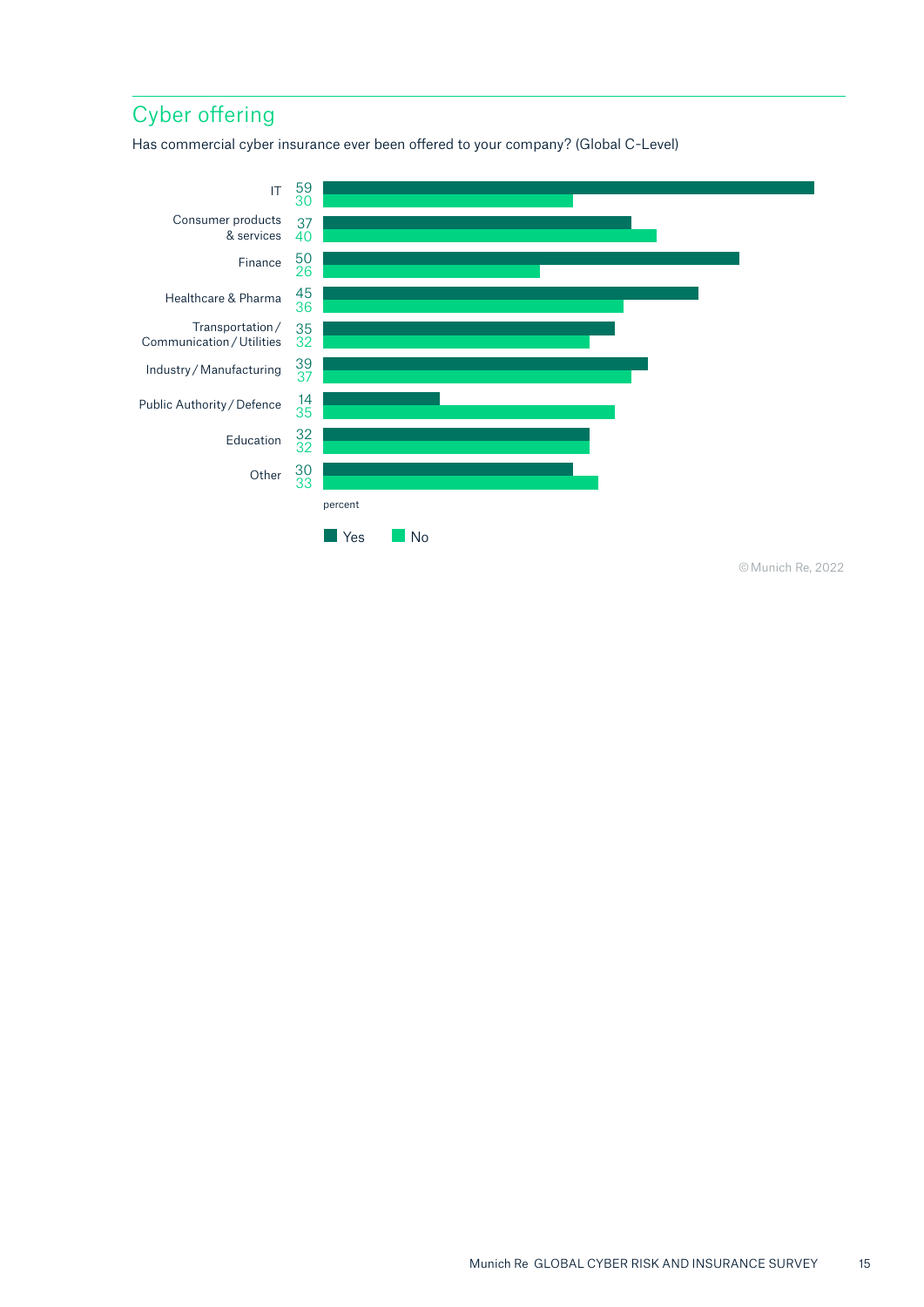### 5. Commercial Cyber: **Protection measures, pre- and post-incident services**

The cyber insurance market has changed noticeably in recent years. In view of the high risk dynamics, a clear hardening of the market became apparent, capacity limits were reached, and underwriting guidelines became increasingly strict. Precisely because legal regulation or minimum security standards are still reluctantly implemented, the insurance industry must limit access to coverage and demand adequate security controls. The better the resilience of clients, the lower the risk for becoming a victim of a cyber-attack.

On average, at least half of respondents believe that precautionary measures such as network security, backups, identity management, anti-malware tools or employee training should be part of an insurance policy. The latter, in particular, is seen as one of the main reasons for insufficient cybersecurity. Again, the SME segment stands out with the lowest percentages and finds these precautionary measures most dispensable. On the other hand, most countries surveyed are aware that protection (even if not in conjunction with insurance) is important, ranging from 86% to 99%. Japan was the outlier here, with 22% saying they did not need any of these services.

### Pre-incident services for commercial lines

Which of these services should be covered by cyber insurance solutions for protection against cyberattacks?

|         |                                                | 2022 Global<br>$(C$ -Level) $n = 2.404$ |
|---------|------------------------------------------------|-----------------------------------------|
|         | Network security (e.g. firewall)               | 62%                                     |
|         | Backup of crititcal systems and data           | 57%                                     |
| $x^2_2$ | Anti-malware tools                             | 54%                                     |
|         | Identity and access (e.g. password) management | 53%                                     |
|         | Employee security awareness measures           | 48%                                     |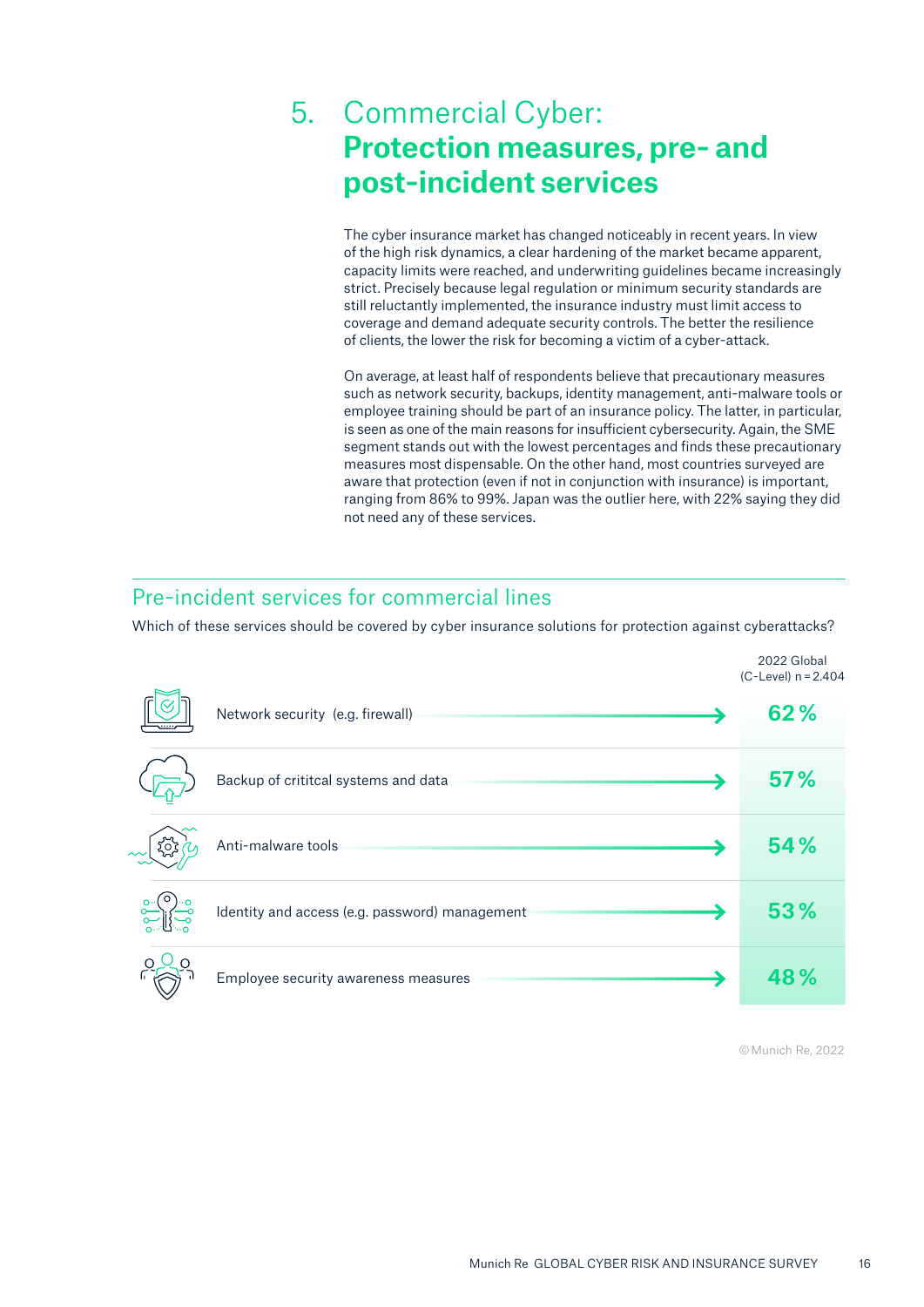For post-incident services, respondents focused on data recovery (65%), a help hotline (54%), forensic (51%) and legal advice (50%) after an attack. Only 36% saw the reputational aspect as a relevant post-incident factor. As described at the beginning of the chapter, while customers expect these services more from the insurance industry (25%) than from authorities or associations, half of the respondents (44-45%) expect these offerings more from the portfolio of cybersecurity and IT service providers. On average 11% (2% less than last year) think they are fine without any post-incident-services.

Again, the SME sector and government agencies stand out and see the least benefit in post-incident services. And as in the case of preventive measures, Japan (21%) is the country most likely to think that it can manage without any services at all.

### Post-incident services

Which of these services should be covered by cyber insurance solutions for recovery after a cyber incident?

|       |                                     | 2022 Global<br>$(C$ -Level) $n = 2.404$ |
|-------|-------------------------------------|-----------------------------------------|
|       | Restauration of data (from backups) | 65%                                     |
| ៰៹ឨ៶៰ | 24 hour help hotline                | 54%                                     |
| 高     | Forensic services after an incident | 51%                                     |
|       | Legal advice                        | 50%                                     |
|       | Consulting in case of extortion     | 49%                                     |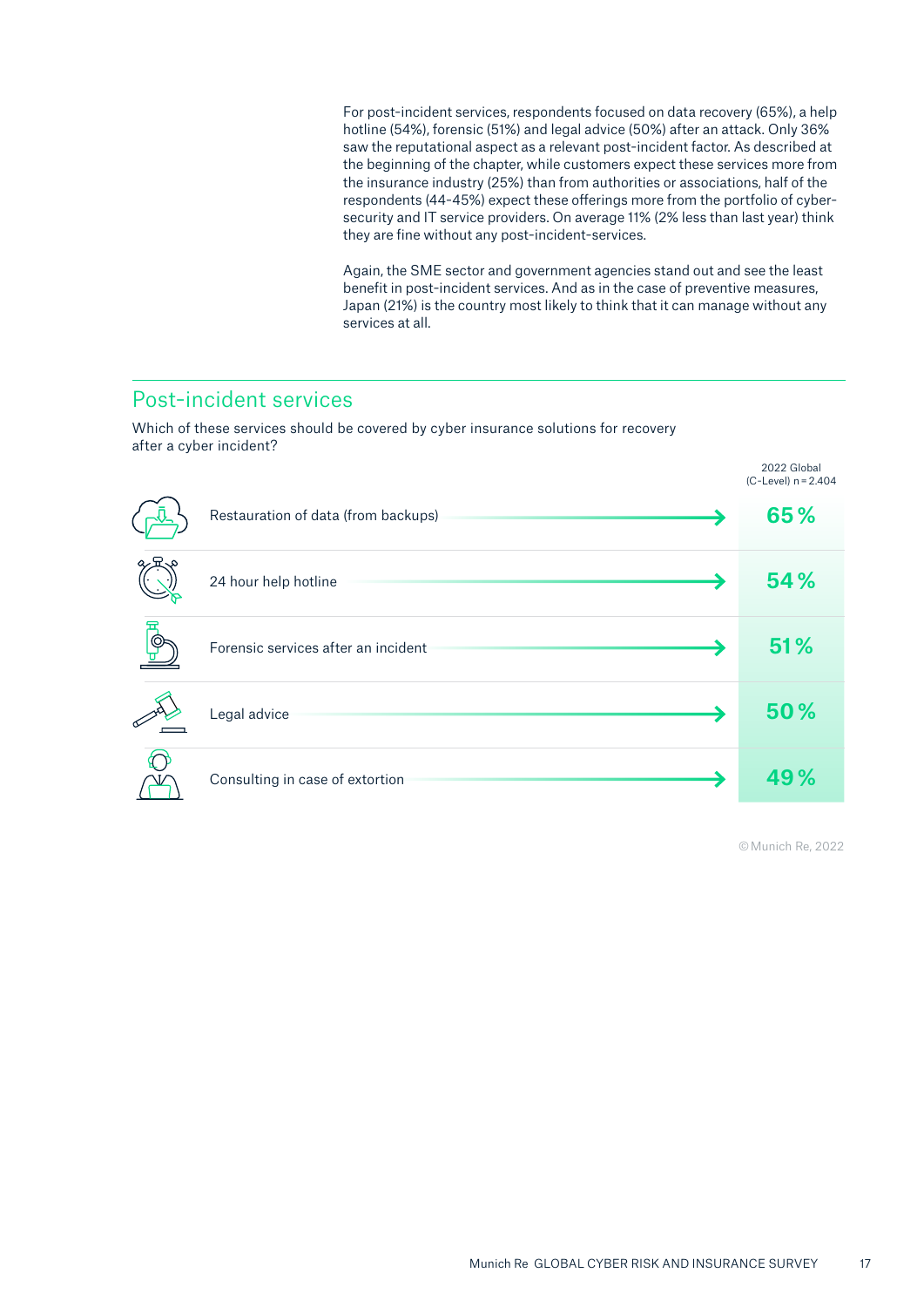### 6. Personal Cyber: **Cyber security in private life**

The cyber threat business is not only profitable for criminals targeting companies. Private individuals also fall victim to cyber-attacks, and even if individual losses are smaller, the damage to the individual may be just as existential - or unpleasant at the very least - and could be mitigated by appropriate measures such as insurance. In the following chapter, we turn our attention to the private cybersecurity of the same individuals who answered our questions on corporate security – and their perception of their own exposure in private.

In terms of their own private cybersecurity, only 10% stated that they are not concerned at all. 55% were concerned or even extremely concerned about their digital security.

How concerned are you about a cyber attack in your private life?



2022 Global / n=7,004

© Munich Re, 2022

The high level of concern is no wonder, as 56 percent of respondents say they have already been the victim of a cyber-attack in their personal lives. Malware attacks as well as online fraud were the most common attacks, before private data breaches and identity theft. As with companies, attacks on the private lives of survey participants also show an increase compared to last year.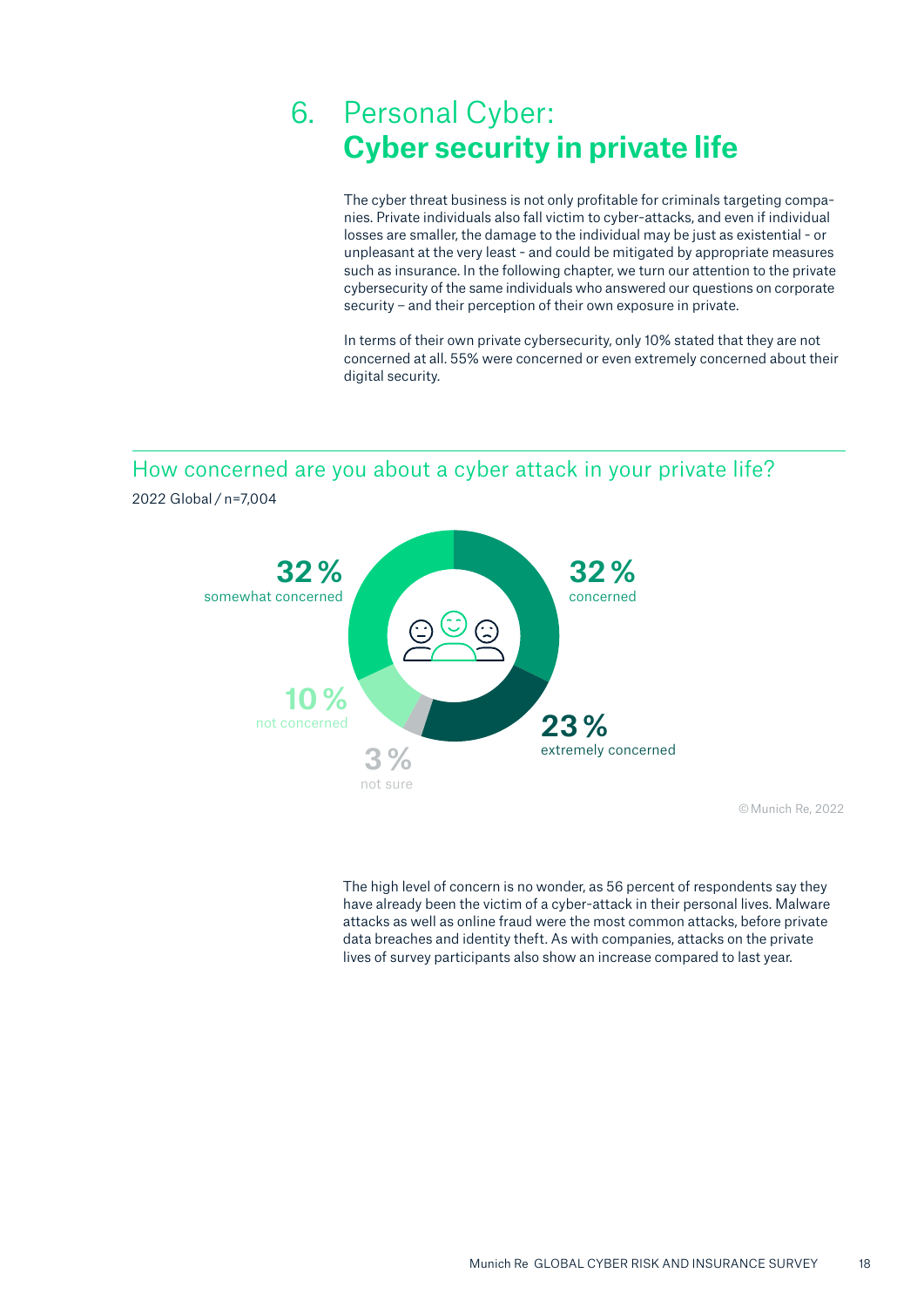### Have you ever been effected by one of the following?

|       |                                                  | 2022 Global<br>$(C$ -Level) $n = 7,004$ | 2021 Global<br>$(C$ -Level) $n = 5,507$ |
|-------|--------------------------------------------------|-----------------------------------------|-----------------------------------------|
|       | Malware                                          | <b>20%</b>                              | 18%                                     |
| क्रम् | Fraudulent actions when buying or selling online | 20%                                     | 18%                                     |
|       | Fraudulent transfers from my bank account        | 17%                                     | 15%                                     |

© Munich Re, 2022

In China, India, South Africa, and Brazil, most survey participants have already been the victim of an attack in private (65-77%). In the European countries surveyed, the number of people successfully attacked has increased by an average of approximately 10% since last year. At approximately 50%, Europe represents the average number of victims of private cyber incidents. Japan was the only country here to report fewer private cyber victims than last year and also the lowest number of victims overall at just 30%.

Surprisingly, Japan at 97% nevertheless remains the country with the greatest awareness that private protection against cyber-attacks is inadequate and could be improved. And while the question regarding personal cyber security status revealed a high level of awareness of insufficient protection overall, 48% of respondents still said that they were well or very well protected against cyber-attacks in their private lives.

However, the potential for improving one's own cyber security becomes apparent when one takes a look at the low scores of those who stated that their protection was very good: only 11%. Conversely, 89% are aware that they are not fully protected. The country comparison in the chart makes this potential for improvement even clearer.



### Room for improvement with regards to cyber security

<sup>©</sup>Munich Re, 2022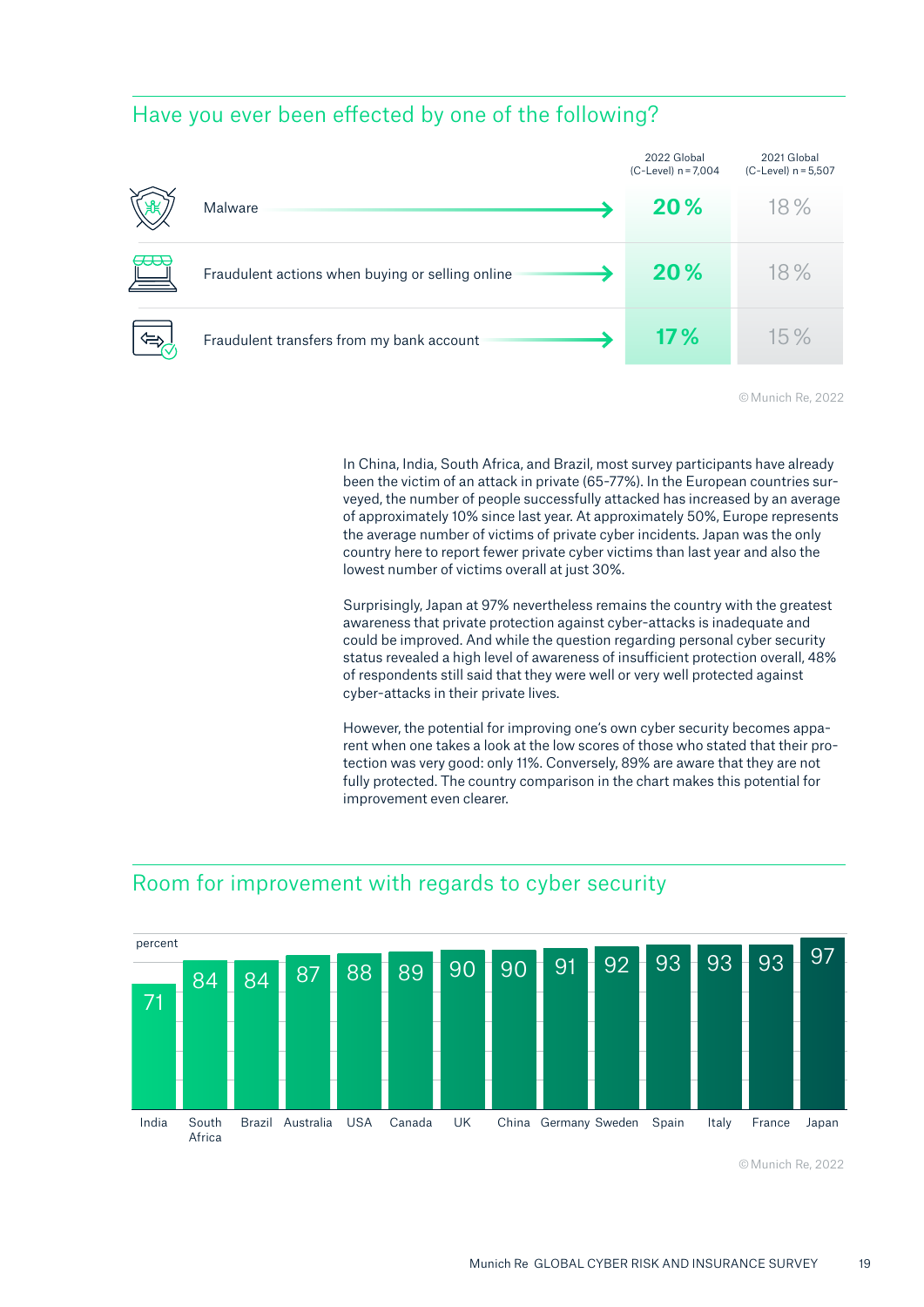Across the board online fraud, identity theft, and private data breach were the most feared cyber incidents.

#### Cyber concerns

What are your biggest concerns with regards to your cyber exposure in your private life?

|                                        |                                                   | 2022 Global<br>$(C$ -Level) $n = 7,004$ | 2021 Global<br>$(C$ -Level) $n = 5,507$ |
|----------------------------------------|---------------------------------------------------|-----------------------------------------|-----------------------------------------|
| $\left\lfloor \mathbf{v}\right\rfloor$ | Theft of my private identity                      | 65%                                     | 61%                                     |
| ∖≓                                     | Fraudulent transfers from my bank account         | 64%                                     | 63%                                     |
| $\pm\text{E}$                          | Fraudulent actions when buying or selling online  | 61%                                     | 60%                                     |
| (o ]                                   | Theft of private data (documents, pictures, etc.) | 61%                                     | 58%                                     |
|                                        | Malware                                           | 56%                                     | 57%                                     |

© Munich Re, 2022

The country average also clearly shows an improvement in understanding how important additional protective measures and assistance services are. Only 14% of respondents said they did not need any precautionary services and only 16% said they did not need any assistive services in the event of a cyber-attack.

More than half of those surveyed felt that the preventive services backup management, firewall, and other anti-malware protection measures were a useful part of a cyber policy. In terms of post-crisis measures, data recovery, help hotline, and legal advice were among the top three services. The need for post-incident services increased slightly year-over-year for all measures.

#### Pre-incident services

Which of these services should be covered by cyber insurance solutions when it comes to **avoiding** a cyber attack?

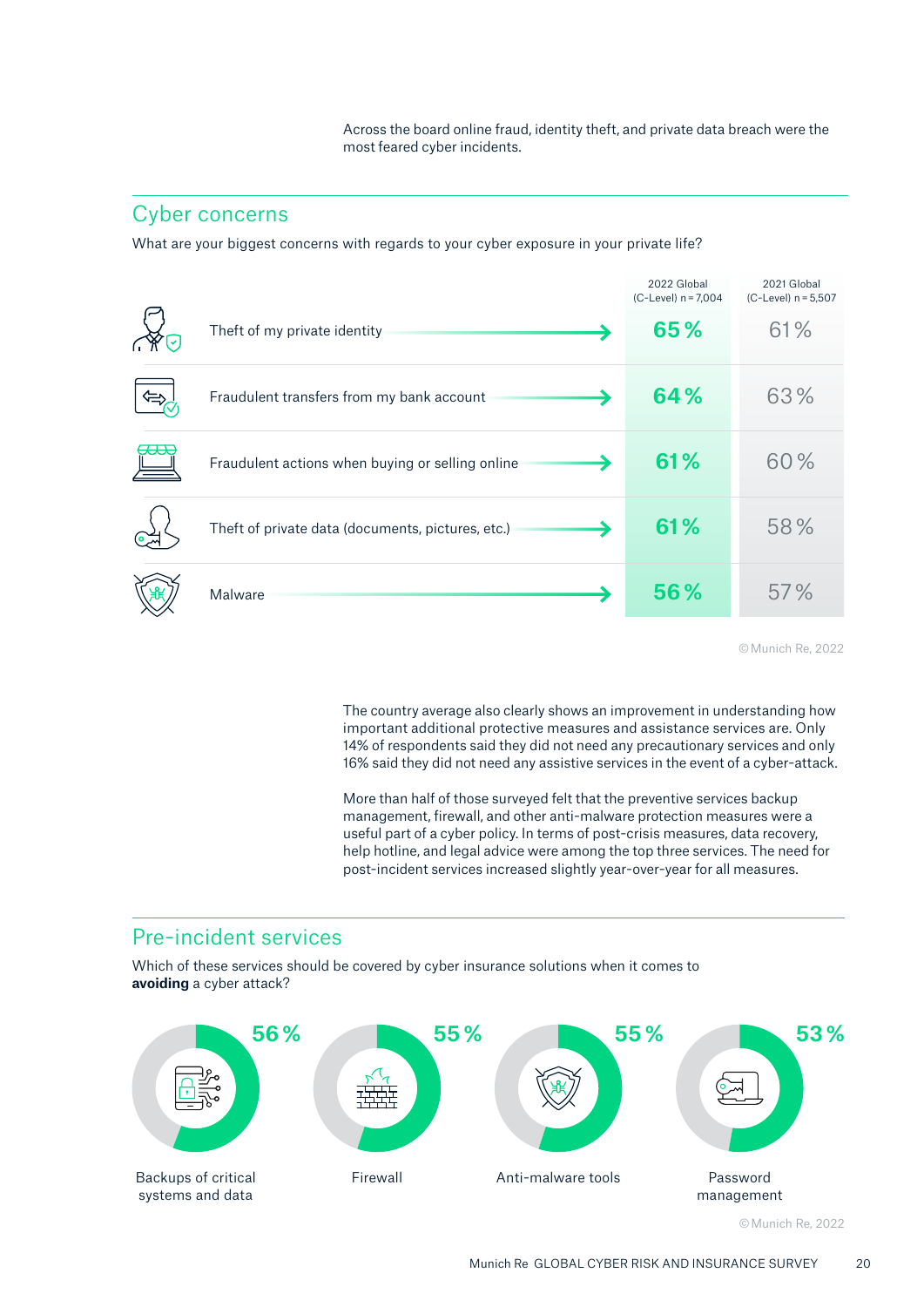### Post-incident services

Which of these services shold be covered by cyber insurance solutions when it comes to **providing help** in case of a cyber attack?



<sup>©</sup>Munich Re, 2022

In the private sector, it is also positive to see that the number of those who have already been offered private cyber insurance has increased significantly (from 13% to 17%).

### Personal cyber insurance offering

Have you ever been offert cyber insurance for your private life?



© Munich Re, 2022

In the private sector, it is also positive to see that the number of those who have already been offered private cyber insurance has increased significantly (from 13% to 17%).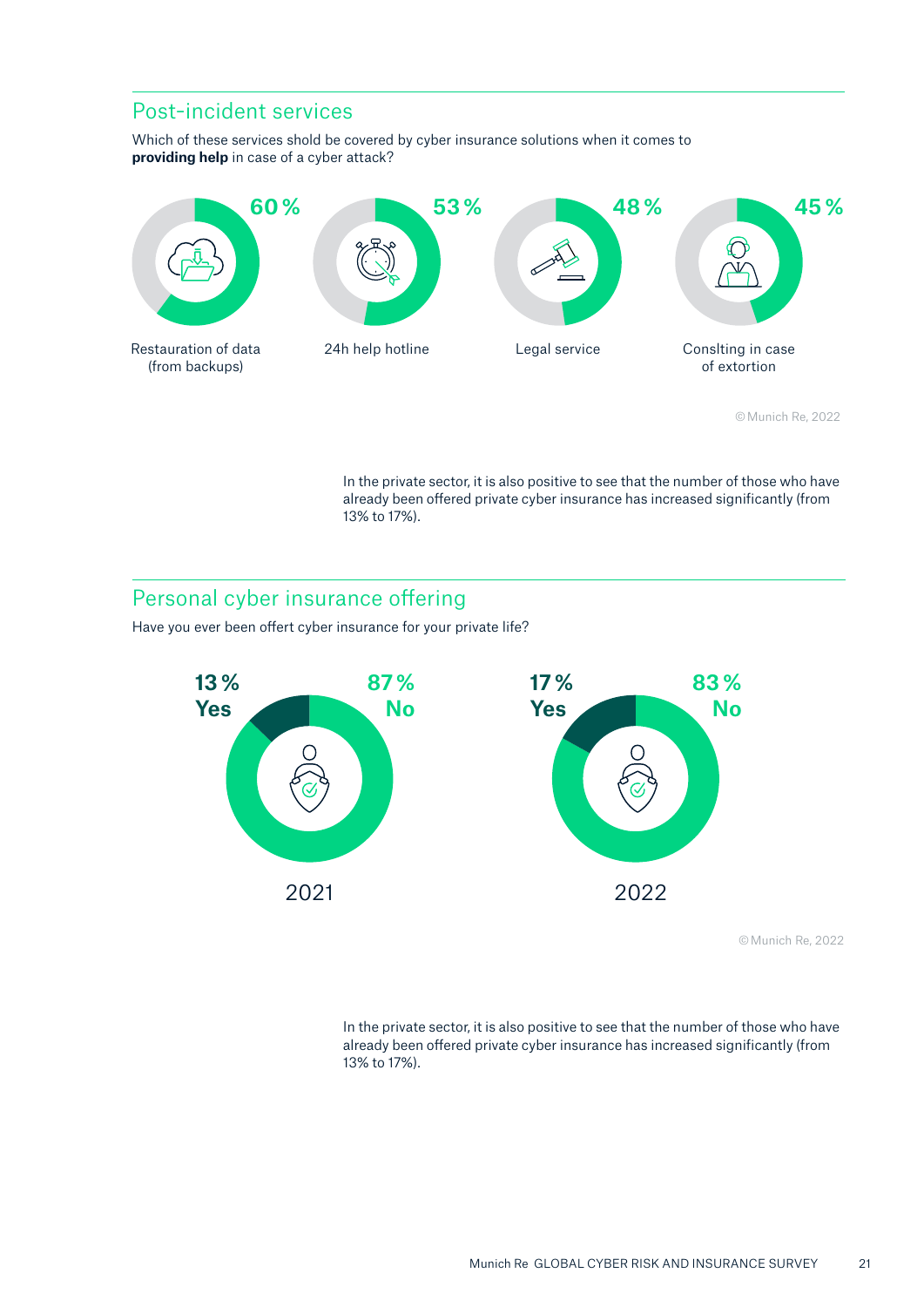And not only has the offer increased, but the number of those who have taken out explicit cyber insurance for themselves and their family (6%) or are planning to do so (34%) has also risen noticeably in each case.

### Personal cyber insurance status

Would you take out a cyber insurance policy for yourself?



© Munich Re, 2022

However, it is also clear here that, despite high concern about becoming a victim of a cyber-attack, the understanding of how cyber insurance can contribute to one's own security is still far lower than it is in the business context. At 46%, almost half of the survey participants state that they have no ambition at all to take out personal cyber insurance for their private lives.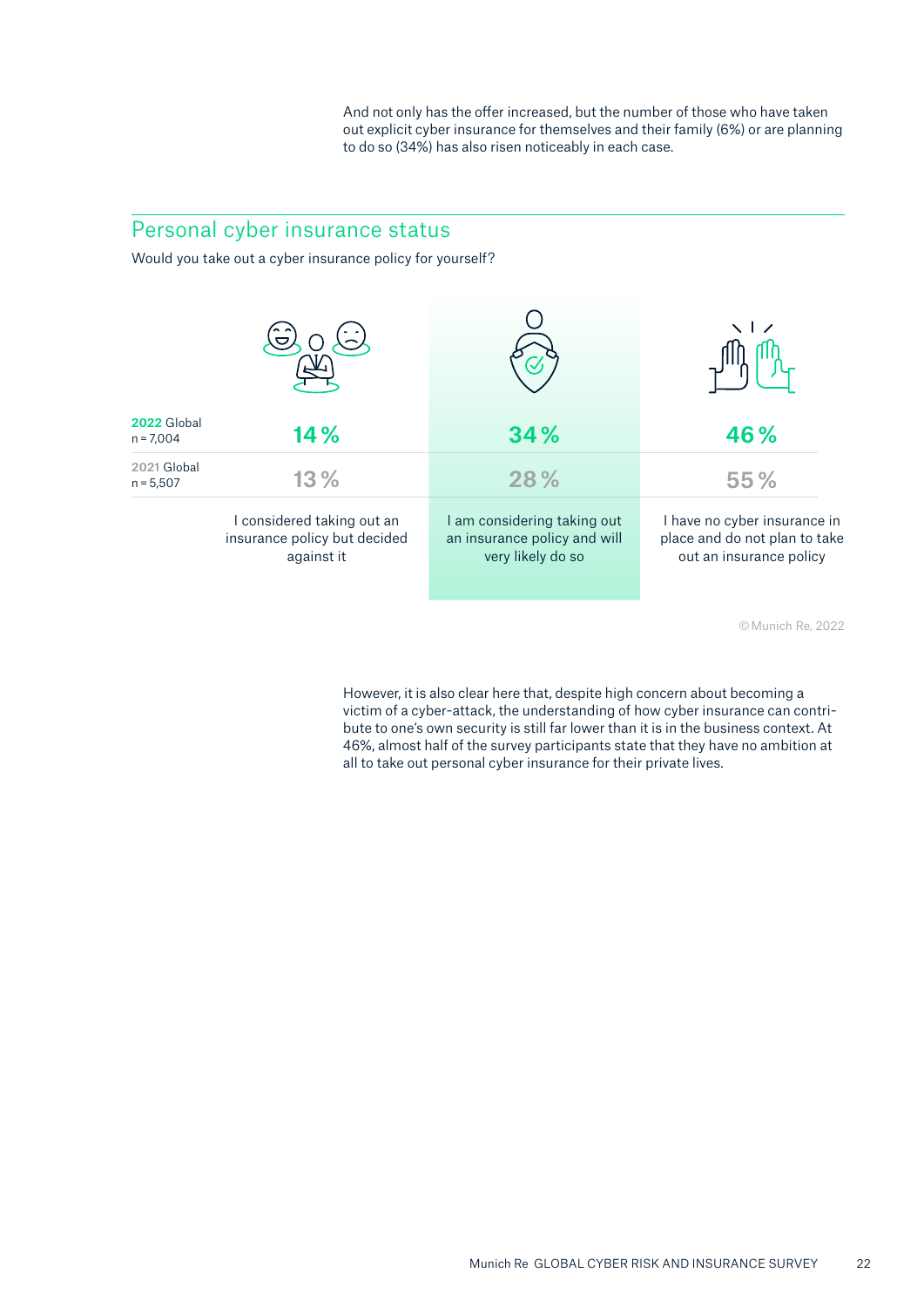## 7. Boosting Cyber Resilience

Digitalisation and cyber-attacks are increasing relentlessly - among companies and private individuals. Supply and demand for cyber insurance have increased slightly, but most respondents are still not adequately protected or even prepared. In view of the market situation, the requirements on the part of insurers to provide access to products and solutions and to ensure sustainability for this line of business are also increasing. The potential for cyber insurers is high, but resilience and readiness are a prerequisite for tapping into this potential.

Amongst other things, it is also the duty of the insurance industry to explain the importance of resiliency measures on risk exposure to their clients and customers – and this would include discussing influencing factors such as premiums, prices, coverages, limits, terms and conditions, and access to insurance. This also requires insurance carriers to set standardised (minimum) requirements within a transparent risk assessment and underwriting approach.

When it comes to quantifying cyber risks, Munich Re has its own cyber underwriting tool that provides in-depth exposure and risk assessment, premium calculation, and probable maximum damage estimation. The parameters for these calculations were recently updated to reflect the risk dynamic and data monitored. Furthermore, the implementation of the updated underlying ISO 27002 standard is already underway.

Due to a lack of historical data and non-existent or inconsistent legal obligations related to reporting ransomware or cyber business interruption events, pricing cyber risks adequately is still a challenge. However, the insurance industry finds itself able to collect and analyse more and more information from covered losses. Insurers and Munich Re are in a uniquely privileged position to collect proprietary information from risk owners. This data can then be analysed for the purpose of minimising cyber threats, actual losses (related, e.g., to type and severity of breaches and business interruption), technology solutions and practices used by risk owners to minimise losses, or company demographics (e.g., industry, company size, geography, number and type of data stored, dependency from ICT).

Cyber insurance, together with other stakeholders, can leverage this data to reshape cyber risk assessment and better explain the modelling of cyber risks to its insured. Overall, better data analysis can identify causal factors of a particular claim and identify the best means of risk mitigation. Looking to the future, insurers should carefully evaluate (and re-evaluate) the types of incentives offered to provide appropriate cyber security. As a basic tenet, insureds should not be rewarded for having basic controls in place – this should be a mandate for risk eligibility. But the minimum acceptable thresholds should be continuously evolved to mirror the greatest threats to an insured at any given time. Finally, in this context, it is worth underlining that collecting data is just one half of the equation – the data must also be useful in terms of analysis and the insurance industry must have the capabilities to analyse and share it in a meaningful way. With this in mind, Munich Re has established a dedicated team to improve data analysis and risk quantification.

The ultimate goals must be to deter attacks (like ransomware) and disrupt cyber criminals' business models, as well as to help organisations prepare against breaches and respond to attacks more effectively. This is why Munich Re, amongst others, actively supported the US Ransomware Action Task Force implemented by the US Institute for Security and Technology, which has issued a comprehensive set of recommendations on the above-mentioned goals. In terms of further initiatives, Munich Re will continue to focus on more incentives for the sharing of information, more partnerships – both domestic (public/private/ government) and global, and better regulation of cryptocurrency, to mention but a few.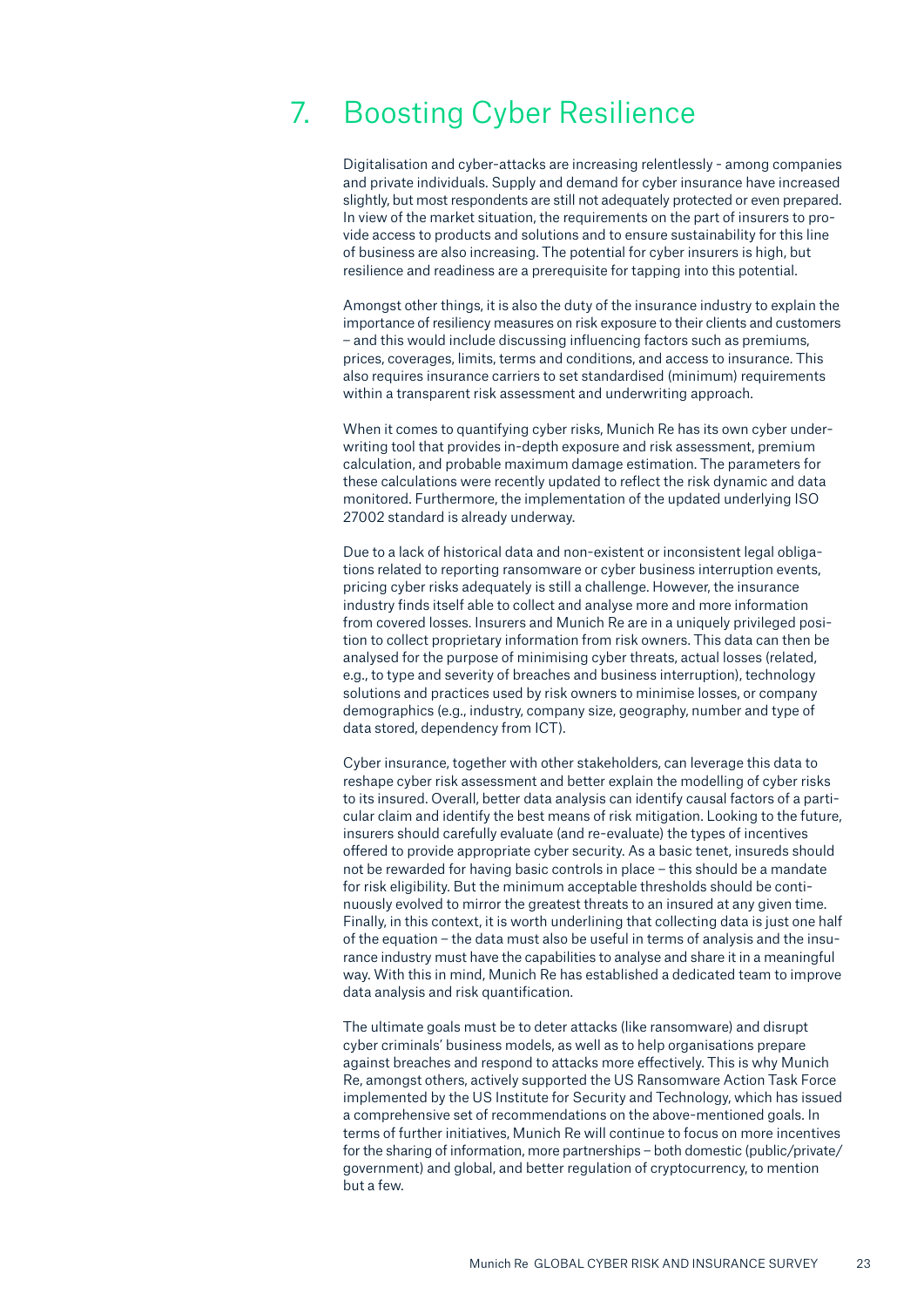Insurers continue to be at the forefront of promoting cyber hygiene, offering services and solutions to prevent and mitigate cyber-attacks, and implementing underwriting guidelines to support these efforts. However, it is well known that cyber-attacks and ransomware are used by sanctioned states to fund themselves. This is a government issue that only the government can address. Ill-advised, poorly conceived and implemented sanctions have caused and continue to fuel the ransomware problem. Regulators and policymakers have been too slow to develop any viable means of preparing or responding to cyber-crime. Munich Re supports national and international anti-ransomware actions and collaboration on disrupting ransomware operations.

Munich Re Cyber Experts and Client Managers are available if you would like to see insights from the country-specific evaluations or if you want to learn more about our cyber insurance solutions. Better be safe than sorry.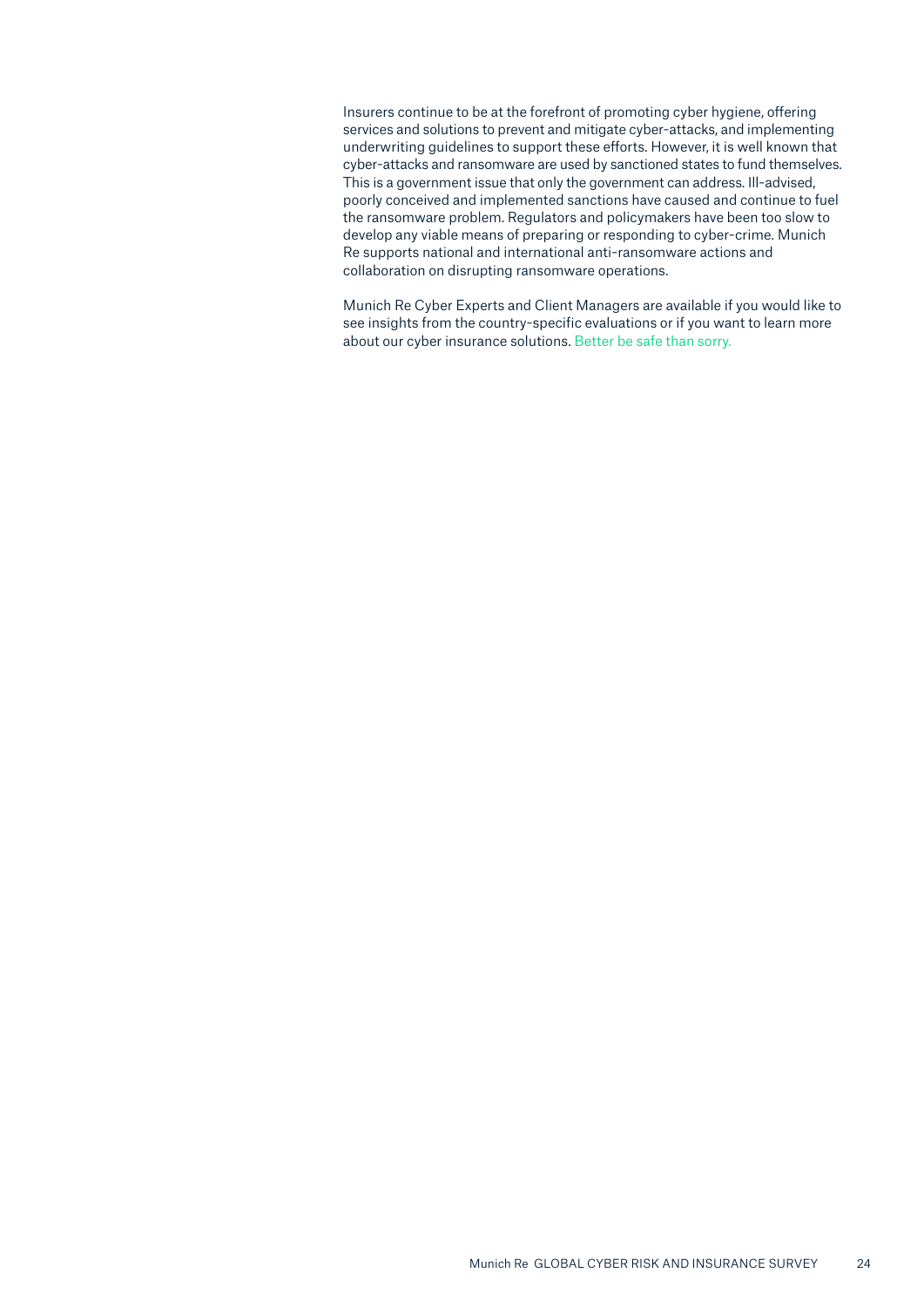## 8. Methodology of the Survey

The survey was conducted on behalf of Munich Re by the global market research company, Statista, in December 2021 and analysed with Munich Re's internal experts in January and February 2022.

### Respondents

- Global: More than 7,000 in total in 14 countries
- Representative results globally and for each country
- Results representative for commercial and private lines business through C-Level / Employee split



#### Countries

- 
- 
- Canada Italy UK
- China Japan USA
- France Spain
- Australia Germany South Africa
- Brazil India Sweden
	-
	-
	-
	-

#### Company sizes

- 1 9 employees: 12 %
- 10 249 employees: 34 %
- 250 2499 employees: 26 %
- > 2500 employees: 25 %



### Company's annual revenues

- > 1 million USD: 17 %
- 1 million 200 million USD: 28 %
- 200 million 1 billion USD: 12 %
- 1 billion 5 billion USD: 8 %
- > 5 billion USD: 6 %



### Surveyed industries

- Consumer products & services: 17 %
- Information technology: 14 %
- Finance: 10 %
- Transportation / Communication / Untilities: 10 %
- Industry / Manufacturing: 10 %
- Education: 9 %
- Healthcare & Pharma: 7 %
- Public Authority / Defence: 6 %
- Other: 16 %